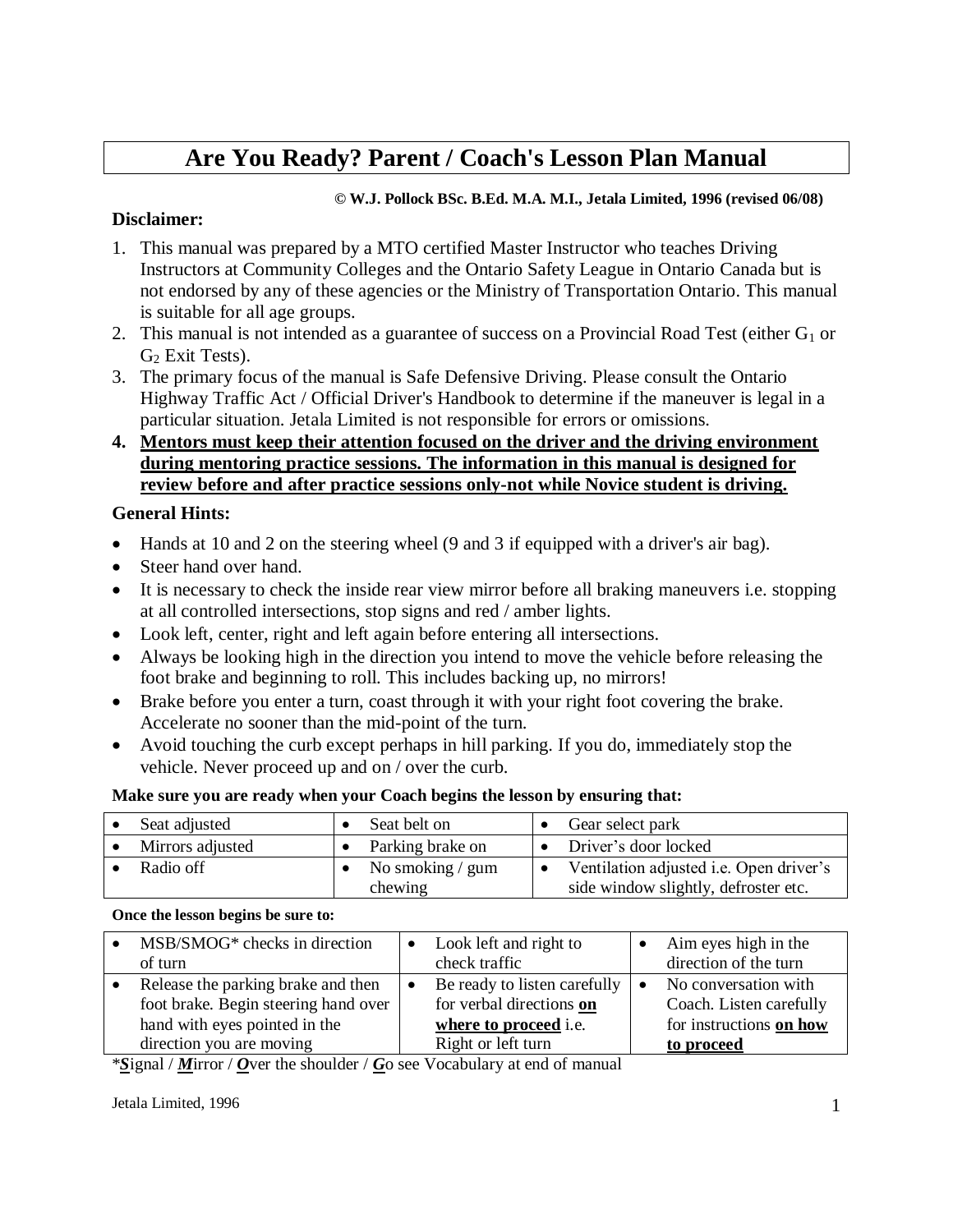# **Starting the engine and putting the vehicle in forward motion**

### **Script: Step by Step Sequence**

- 1. Check that Parking brake is applied
- 2. Check Gear Select Park (Neutral in manual transmission)
- 3. Rt. Foot on Foot Brake (firm pressure)
- 4. Insert Key and rotate away from you (clockwise) 2 positions and engage starter
- 5. Check Instrument Panel for malfunctioning lights and gauges as engine starts
- 6. Release key when engine is running re-check lights and gauges
- 7. Re-check Rt. Foot on foot brake (firm pressure)
- 8. Gear Select "D"
- 9. Release Parking Brake
- 10.MSB-Check Rear View and Side Mirrors (M), Signal (S), Blind Spot (B)
- 11.Look well ahead into intended lane of travel a minimum of 12-15 seconds (MELT)
- 12.Release Foot Brake (Cover the brake pedal to allow the vehicle to roll forward)
- 13.Begin to bring the vehicle to where your eyes are already looking into intended lane of travel-OHIP
- 14.Accelerate- looking high / not at steering wheel
- 15.Bring vehicle to speed / Check rear view mirror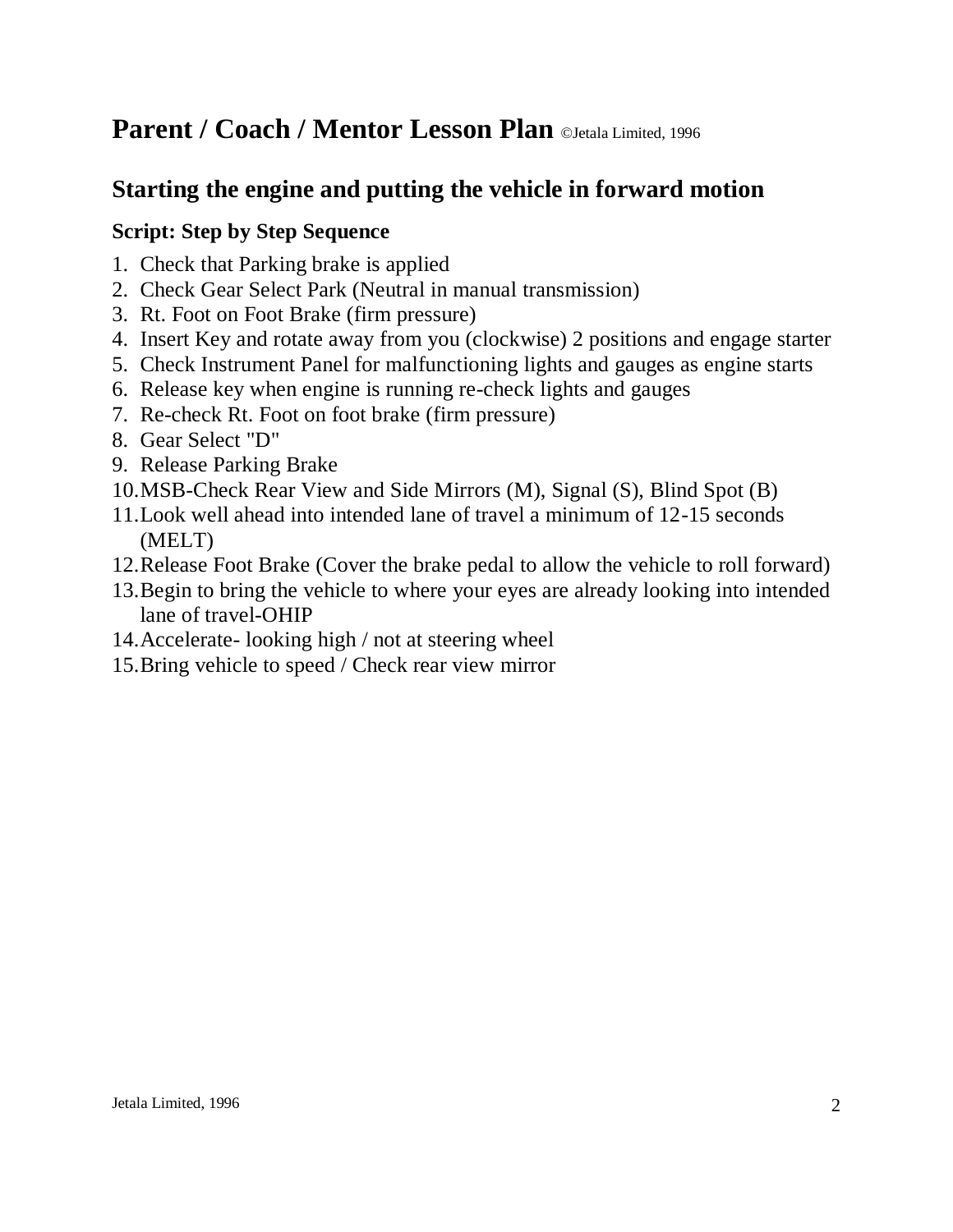# **Backing in a Straight Line**

- 1. Rt. Foot on Foot Brake (firm pressure)
- 2. Gear Select "R"
- 3. Release Parking Brake
- 4. Check  $360^0$  / MSB-Check Rear View and Side Mirrors (M), Blind Spot (B)
- 5. Look over Rt. shoulder and out rear window well behind into intended lane of travel as far as possible
- 6. Rest Rt. Hand on Passenger Seat Back / Lt. Hand at 12 o'clock on steering wheel
- 7. Release Foot Brake (Cover the brake pedal to allow the vehicle to roll backward)
- 8. Begin to bring the vehicle to where your eyes are already looking into intended lane of travel-OHIP
- 9. Accelerate- looking high / not at steering wheel or in mirrors
- 10.Bring vehicle to walking speed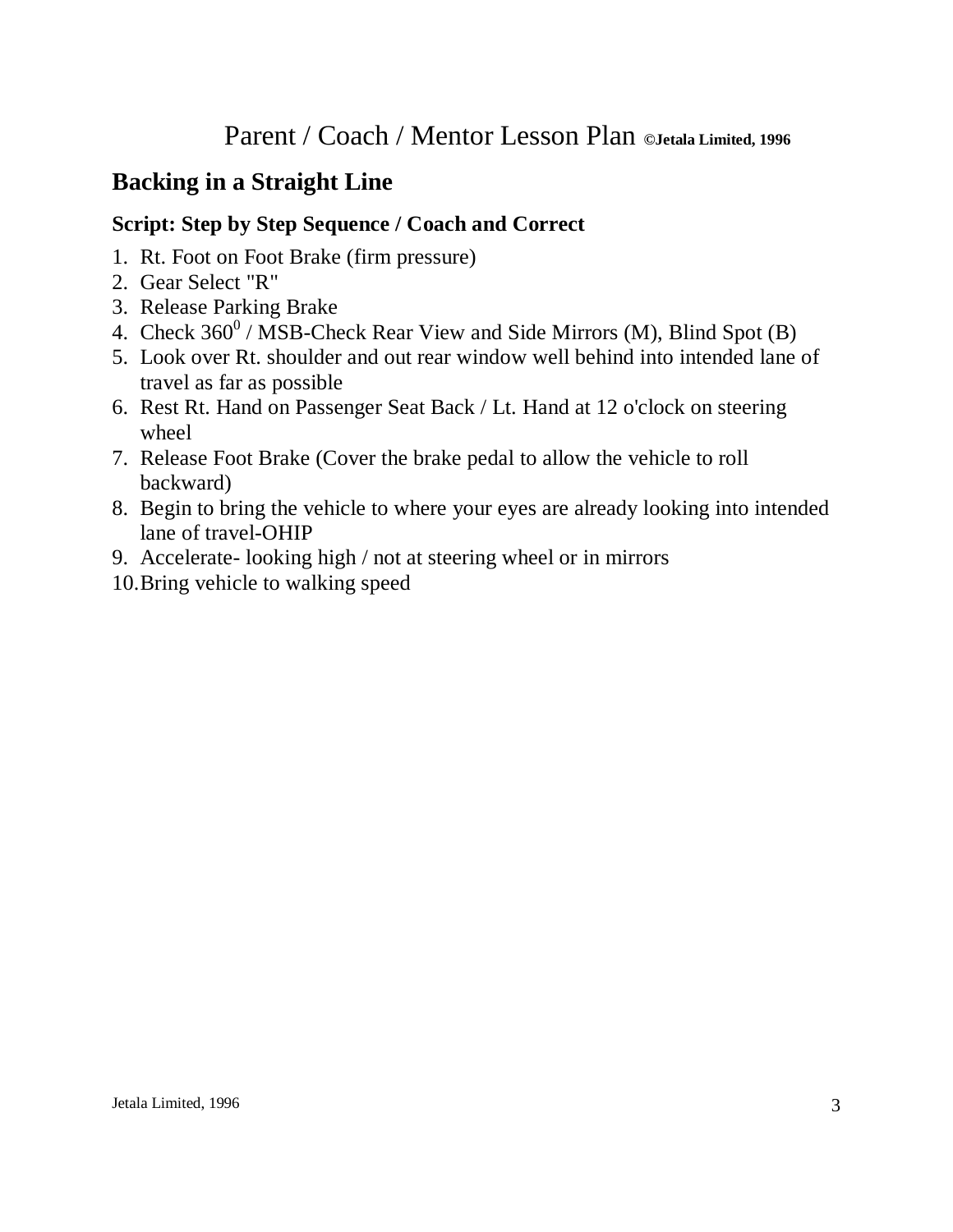# **Backing to the left or right**

- 1. Rt. Foot on Foot Brake (firm pressure)
- 2. Gear Select "R"
- 3. Release Parking Brake
- 4. Check  $360^0$  / MSB-Check Rear View and Side Mirrors (M), Blind Spot (B)
- 5. As appropriate- looking over Rt. shoulder and out rear window well behind into intended lane of travel as far as possible and or Lt. Shoulder well behind into intended lane of travel as far as possible
- 6. Both hands on steering wheel at 9 o'clock and 3 o'clock position
- 7. Release Foot Brake (Cover the brake pedal to allow the vehicle to roll backward)
- 8. Begin to bring the vehicle to where your eyes are already looking into intended lane of travel-OHIP
- 9. Accelerate- looking high / not at steering wheel or in mirrors
- 10.Bring vehicle to walking speed
- 11.Apply Foot Brake and Change Gear Select (as appropriate)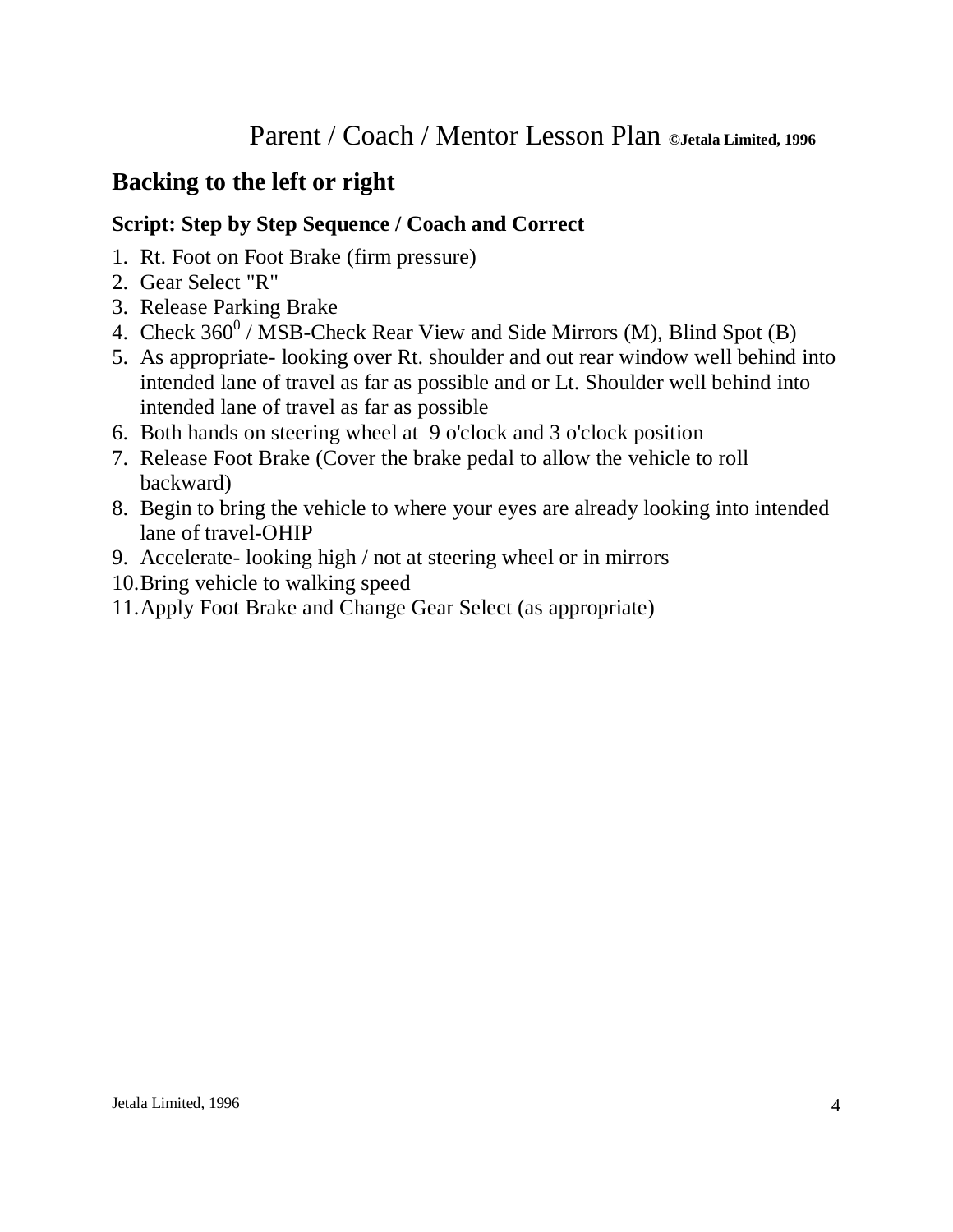# **Left Turn at intersection / private drive uncontrolled or with green traffic signal- 2 way Road**

- 1. MELT-Aim high and identify intersection
- 2. Scan intersection- Lt. / Ctre. / Rt. / Lt. again
- 3. MSB to the Lt.
- 4. Cover the Foot Brake
- 5. Apply Foot Brake and slow the vehicle
- 6. Alter lane position to immediately to the Rt. of the centre line of roadway
- 7. Repeat-Scan intersection- Lt. / Ctre. / Rt. / Lt. again
- 8. Yield to oncoming traffic and pedestrians
- 9. Stop 1/3 of way into intersection / wheels pointed straight if required to yield
- 10.When way is clear, Blind Spot Lt.- chin to shoulder
- 11. OHIP (aim high into intended lane of travel-where you want the car to go)
- 12.Cover the brake and allow the vehicle to roll
- 13.Using Hand over Hand steering, (H over H), Accelerate and bring the vehicle to where your eyes are already looking -high into intended lane of travel
- 14.Use H over H to recover steering
- 15.Bring vehicle to speed and Check inside rear view mirror
- 16.Lane Change Rt. if appropriate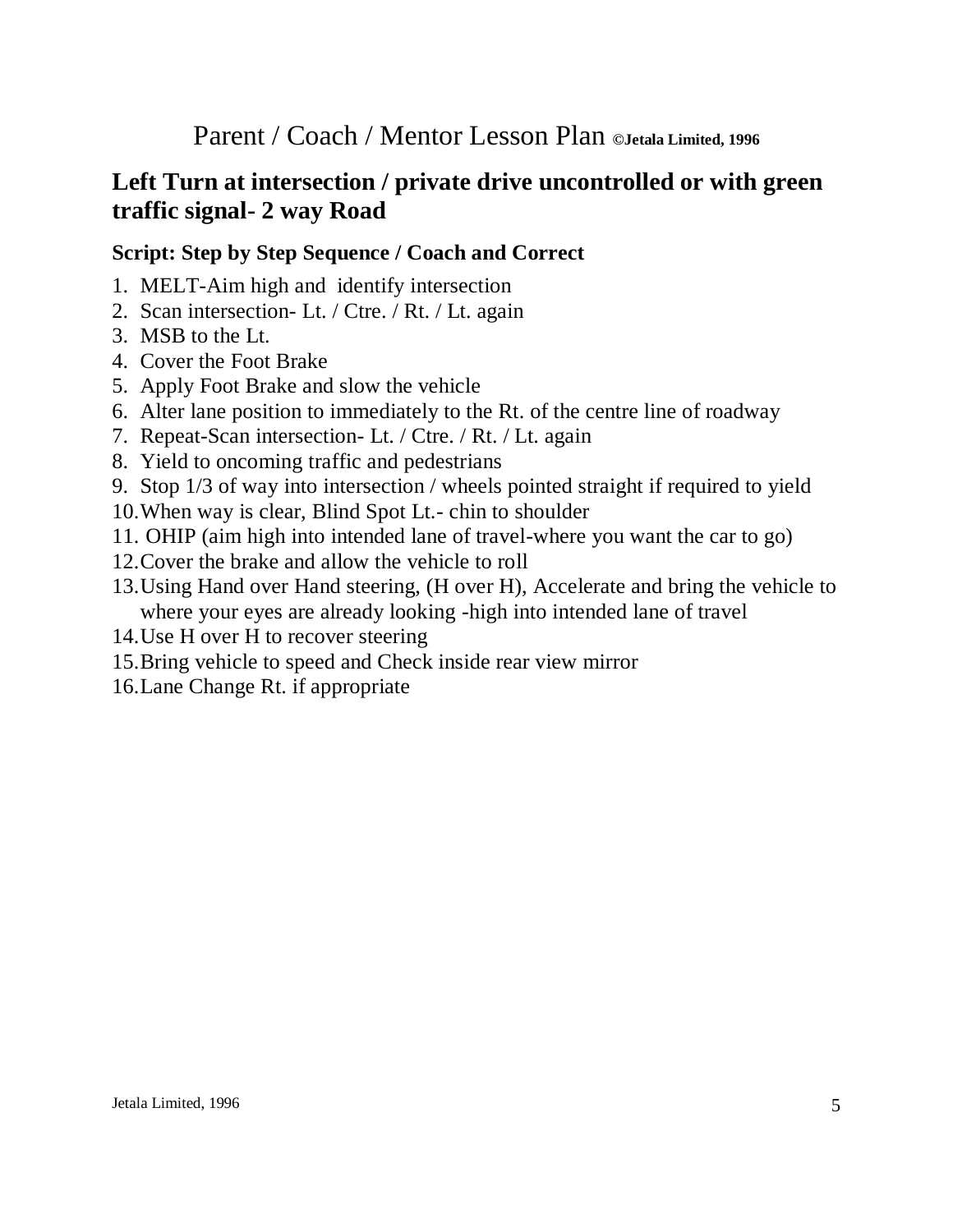# **Lt. Turn on green light after change from red light**

# **Session #2 and higher**

- 1. Signal Lt.
- 2. Chk. Mirror #1
- 3. Chk. Mirror #2
- 4. Blind spot Lt.
- 5. Cover Brake- Red to rear if tailgater behind
- 6. Apply brake gently- Adjust speed gradually slower
- 7. Adjust lane position immediately to Rt. of Center line
- 8. Stop with bumper behind Stop Limit Line- Wheels straight
- 9. Scan intersection while waiting- look for resistant lane MELT high Lt. and pedestrians
- 10.Light Changes Green
- 11.Scan Lt. / Ctr. / Rt. / Lt. for conflicts
- 12.Cover Brake and move into intersection 1/3, wheels straight
- 13.MELT Lt.
- 14.Chk. Pedestrians Lt., high and low
- 15.Chk. Blind Spot Lt.
- 16.Cover brake
- 17.Aim high and begin to bring the vehicle to where your eyes are already looking (as vehicle slowly moves forward)
- 18.Accelerate gently
- 19.MELT /OHIP through corner- Aim high look in Ctr. of intended path
- 20.Accelerate to speed of traffic- follow car ahead at min. 3-4 second gap
- 21.Chk. for signal to cancel
- 22.Chk. Mirror #1 for tailgaters
- 23.Lane Change Rt.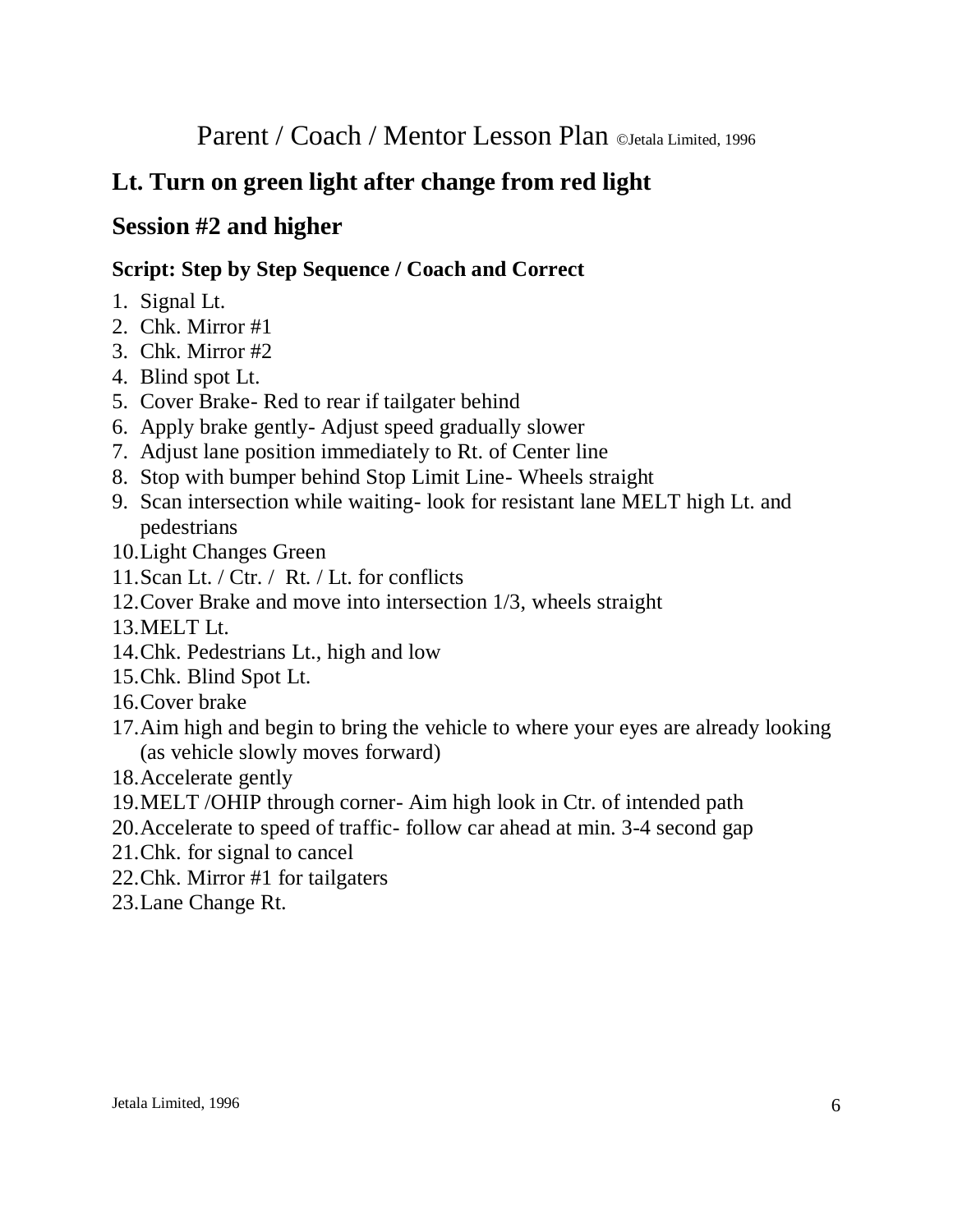# **Right Turn at intersection / private drive uncontrolled or with green traffic signal- 2 way Road**

- 1. MELT-Aim high and identify intersection
- 2. Scan intersection- Lt. / Ctre. / Rt. / Lt. again
- 3. MSB to the Rt.
- 4. Cover the Foot Brake
- 5. Apply Foot Brake and slow the vehicle
- 6. Alter lane position to approx. 1 meter from Rt. curb / edge of road
- 7. Repeat-Scan intersection- Lt. / Ctre. / Rt. / Lt. again
- 8. Yield to oncoming traffic and pedestrians as appropriate
- 9. When way is clear, Blind Spot Rt.- chin to shoulder
- 10.Cover the brake and allow the vehicle to roll
- 11.Using Hand over Hand steering, (H over H), Accelerate and bring the vehicle to where your eyes are already looking high into intended lane of travel-OHIP
- 12.Use H over H to recover steering
- 13.Bring vehicle to speed and Check inside rear view mirror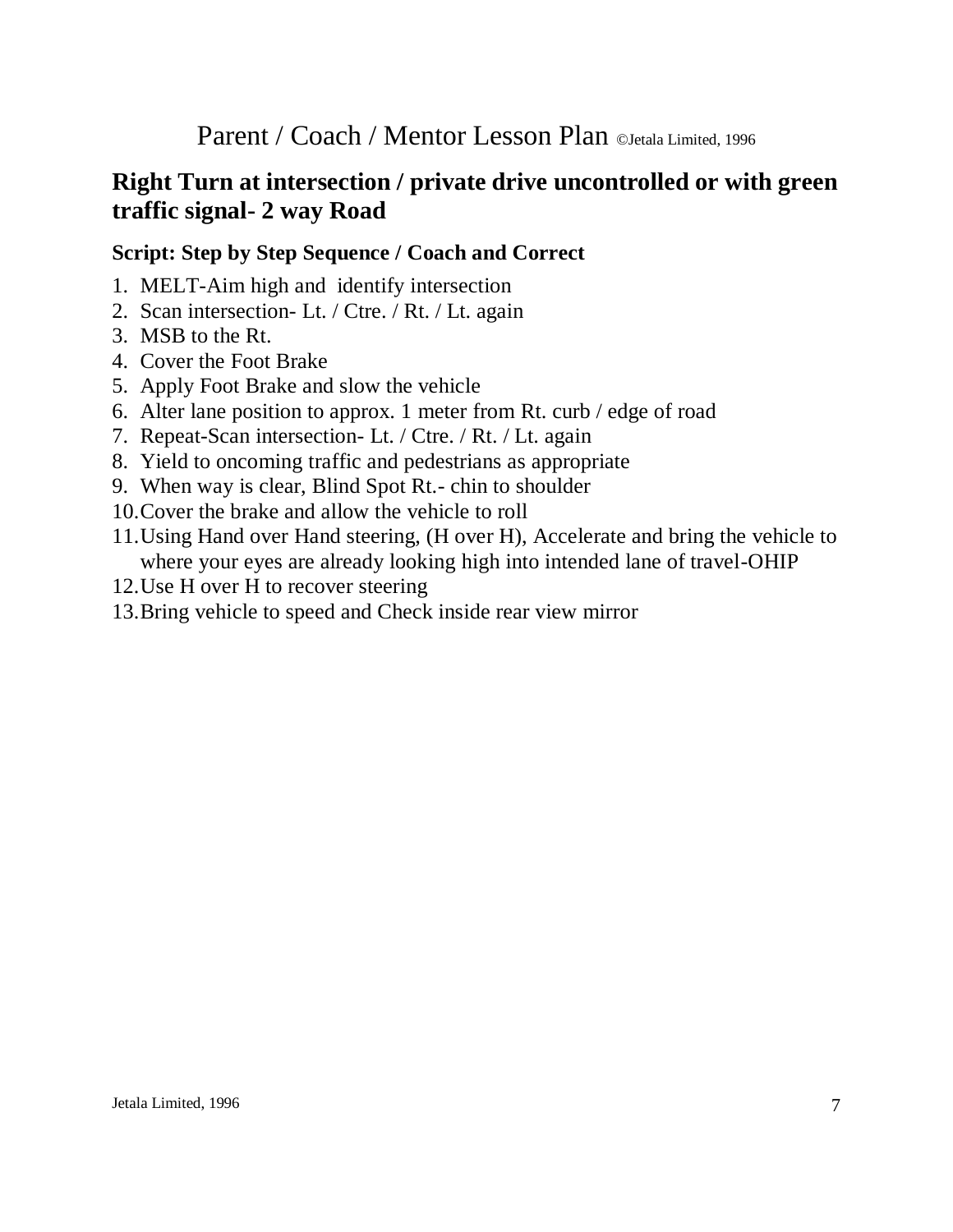# **Rt. Turn on red lt., then changes to green**

# **Session #2 and higher**

- 1. Signal Rt.- (delay if vehicles waiting to enter lane from private drive)
- 2. Chk. Mirror #1
- 3. Chk. Mirror #3
- 4. Blind spot Rt.
- 5. Cover Brake- Red to rear if tailgater behind
- 6. Apply brake gently- Adjust speed gradually slower
- 7. Stop with bumper behind Stop Limit Line- Wheels straight
- 8. Scan intersection while waiting- look for resistant lane MELT high Rt. and pedestrians
- 9. Light Changes Green
- 10.Scan Lt. / Ctr. / Rt. / Lt. for conflicts
- 11.Look Rt.
- 12.Chk. Pedestrians Rt., high and low
- 13.Chk. Blind Spot Rt.
- 14.Cover brake
- 15.Aim high and follow curvature of curb as vehicle slowly moves forward
- 16.MELT through corner- Aim high look in Ctr. of inside lane far Rt.-OHIP
- 17.Chk. for resistant lane
- 18.Accelerate to speed of traffic- follow car ahead at min. 3-4 second gap
- 19.Chk. for signal to cancel
- 20.Chk. Mirror #1 for tailgaters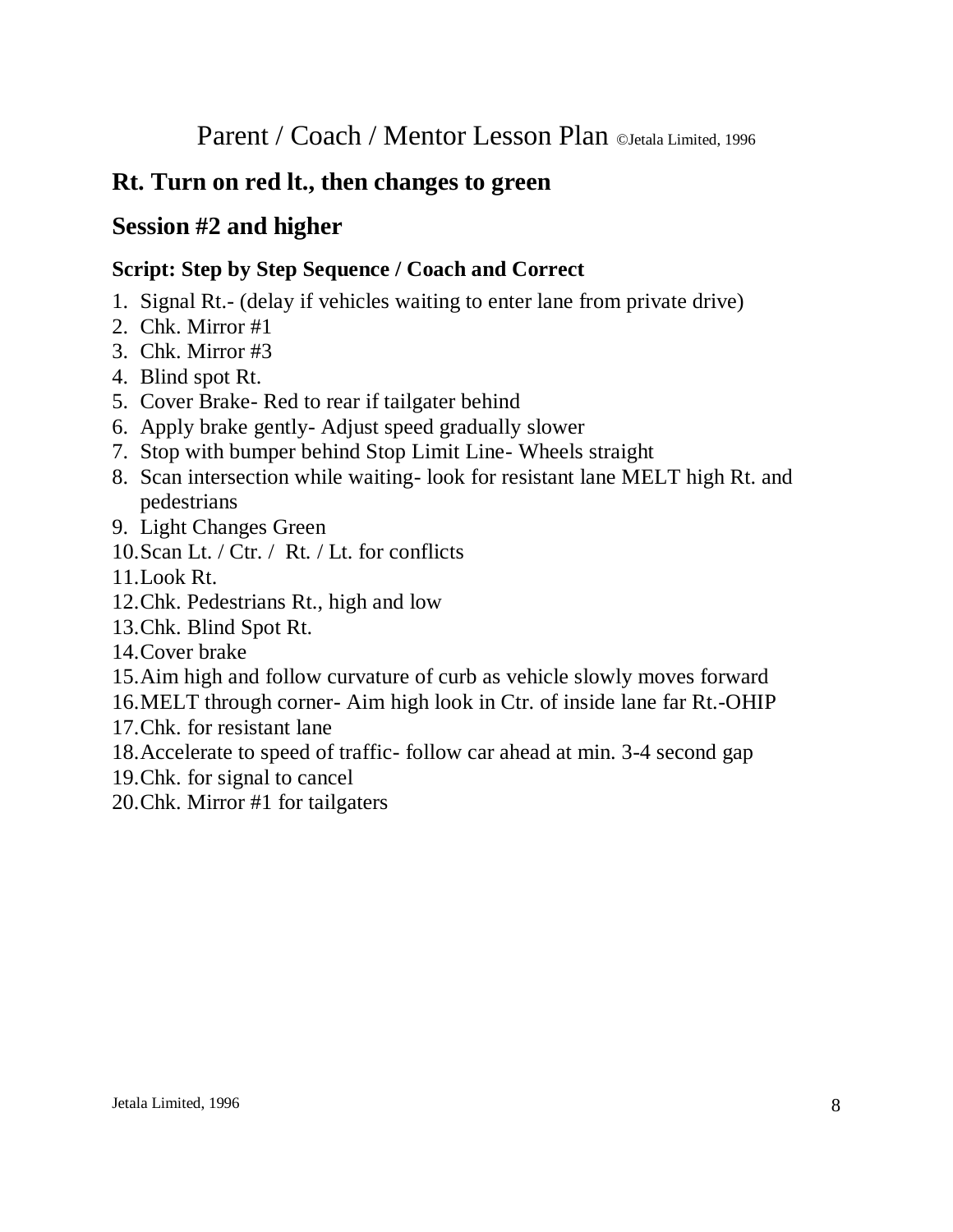# **Lane Change Multi-Lane Road**

- 1. MELT- ensure that lane you want to enter is clear with adequate forward vision / i.e. not behind large truck
- 2. Maintain 3-4 second gap behind vehicle you are following
- 3. MSB in direction of intended path of travel, Lt. or Rt.
- 4. Maintain or increase speed
- 5. MELT into intended lane of travel
- 6. Bring the vehicle to where your eyes are already looking
- 7. Cancel Signal
- 8. Bring vehicle to speed and check rear view mirrors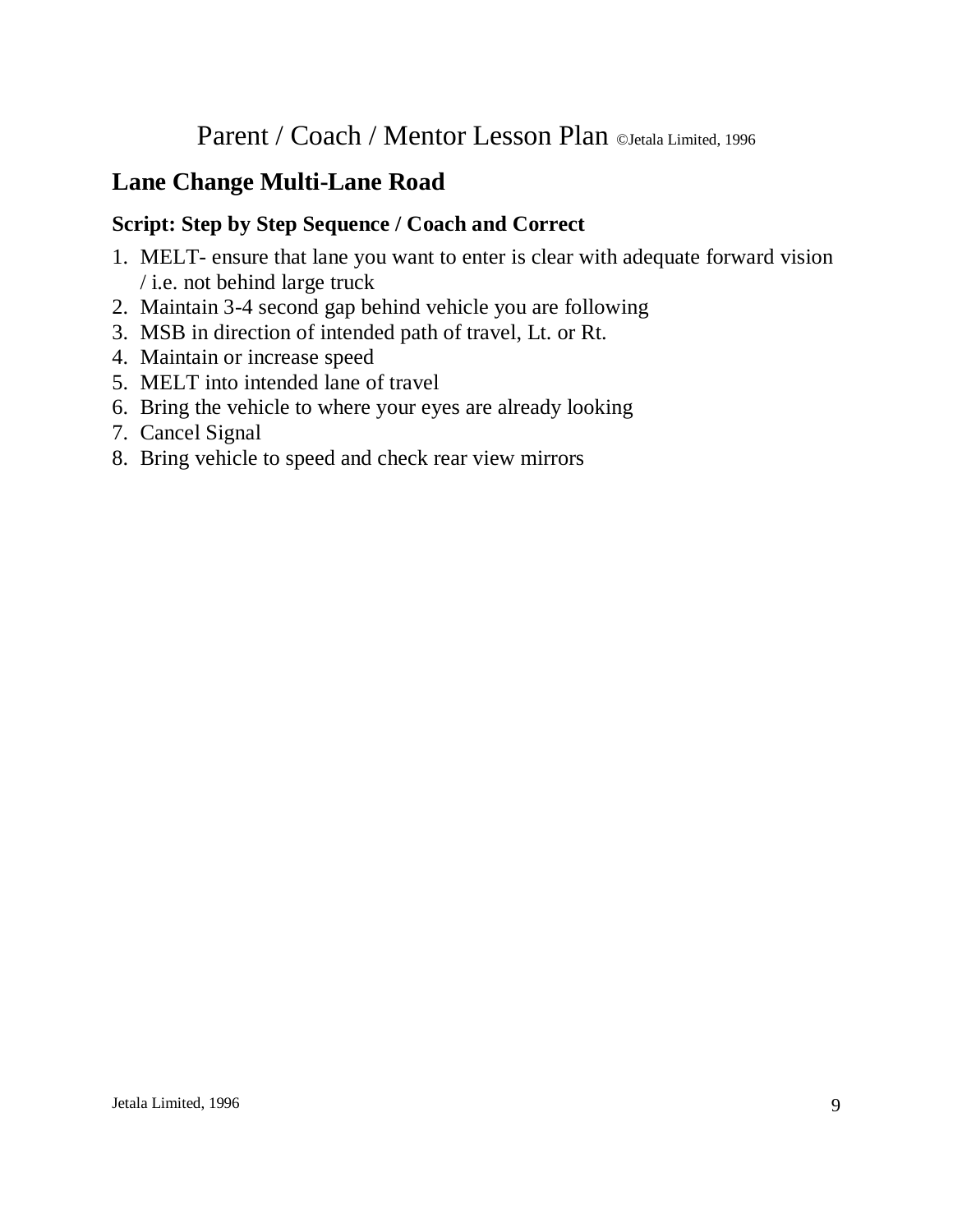# **Passing to the Lt. on a 2 lane Road**

- 1. Pass only if safe and legal to do so
- 2. MELT- ensure that lane you want to enter is clear with adequate forward vision and no oncoming traffic
- 3. Maintain 3-4 second gap behind vehicle you are following
- 4. MSB Lt.
- 5. increase speed
- 6. MELT into intended lane of travel
- 7. Bring the vehicle to where your eyes are already looking
- 8. Ground View (GVH) the vehicle you are passing and look for turned front left tire
- 9. Cancel Signal
- 10.Bring vehicle to speed and check inside rear view mirror for the entire front of vehicle (both headlights) you just passed
- 11.MSB Rt.
- 12.Maintain speed
- 13.MELT into intended lane of travel Rt.
- 14.Bring the vehicle to where your eyes are already looking
- 15.Bring vehicle to speed and check rear view mirrors
- 16.Vehicle you passed should recede into distance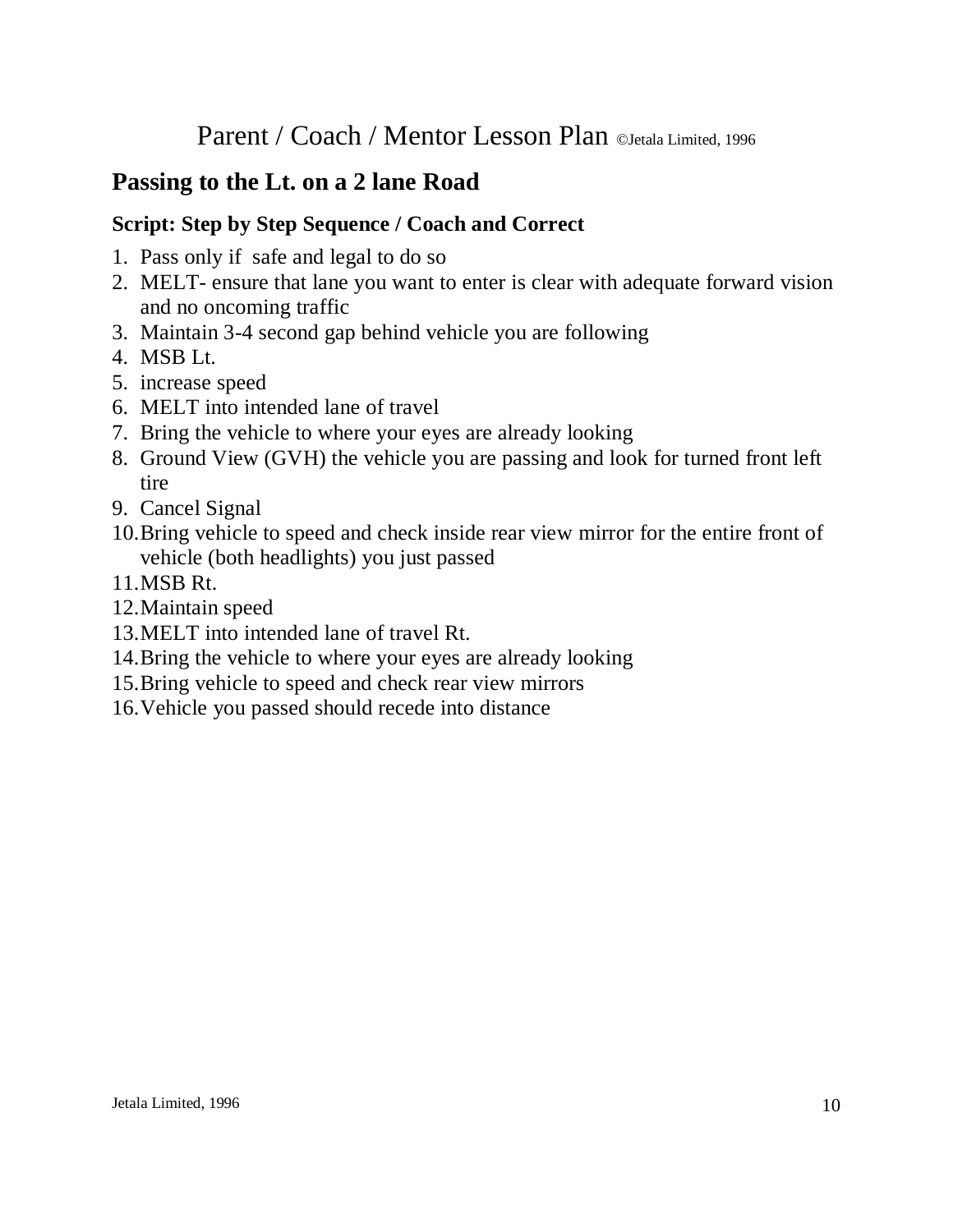# **3pt. Turn**

- 1. Perform only if safe and legal to do so, same rules as for a "U" Turn
- 2. MSB Rt.
- 3. Cover the Foot Brake
- 4. Apply the Foot Brake, slow vehicle
- 5. Approach 20 cm from curb as if to park
- 6. Stop vehicle
- 7. Check  $360^0$  MSB Lt.
- 8. MELT up and down roadway, do not proceed until way is clear
- 9. Aim high Lt. to opposite curb
- 10.Cover the Foot Brake and allow vehicle to roll
- 11.H over H Lt. and accelerate to middle of road
- 12.Cover the Foot brake / H over H recover steering
- 13.Apply Foot Brake and Stop before bumper reaches the curb
- 14.Gear Select "R"
- 15.Signal Rt.
- 16.MELT up and down roadway, do not proceed until way is clear
- 17. Check  $360^0$  assume reverse posture and back to the right
- 18.Aim High through rear window (if view is obstructed by seat back lean to the right)
- 19.Cover the Foot Brake and allow vehicle to roll slowly back
- 20.H over H to the Rt. and accelerate to middle of roadway
- 21.Cover the Foot Brake
- 22.H over H to the Lt. recover steering
- 23.Apply Foot Brake and stop before bumper reaches the curb
- 24.Gear Select "D"
- $25$ .Check  $360^0$  -MSB Lt.
- 26.MELT up and down roadway, do not proceed until way is clear
- 27.MELT high into intended lane-OHIP
- 28.Cover the Brake and allow vehicle to roll
- 29.Accelerate and bring the vehicle to where your eyes are already looking
- 30.Bring vehicle to speed and check rear view mirror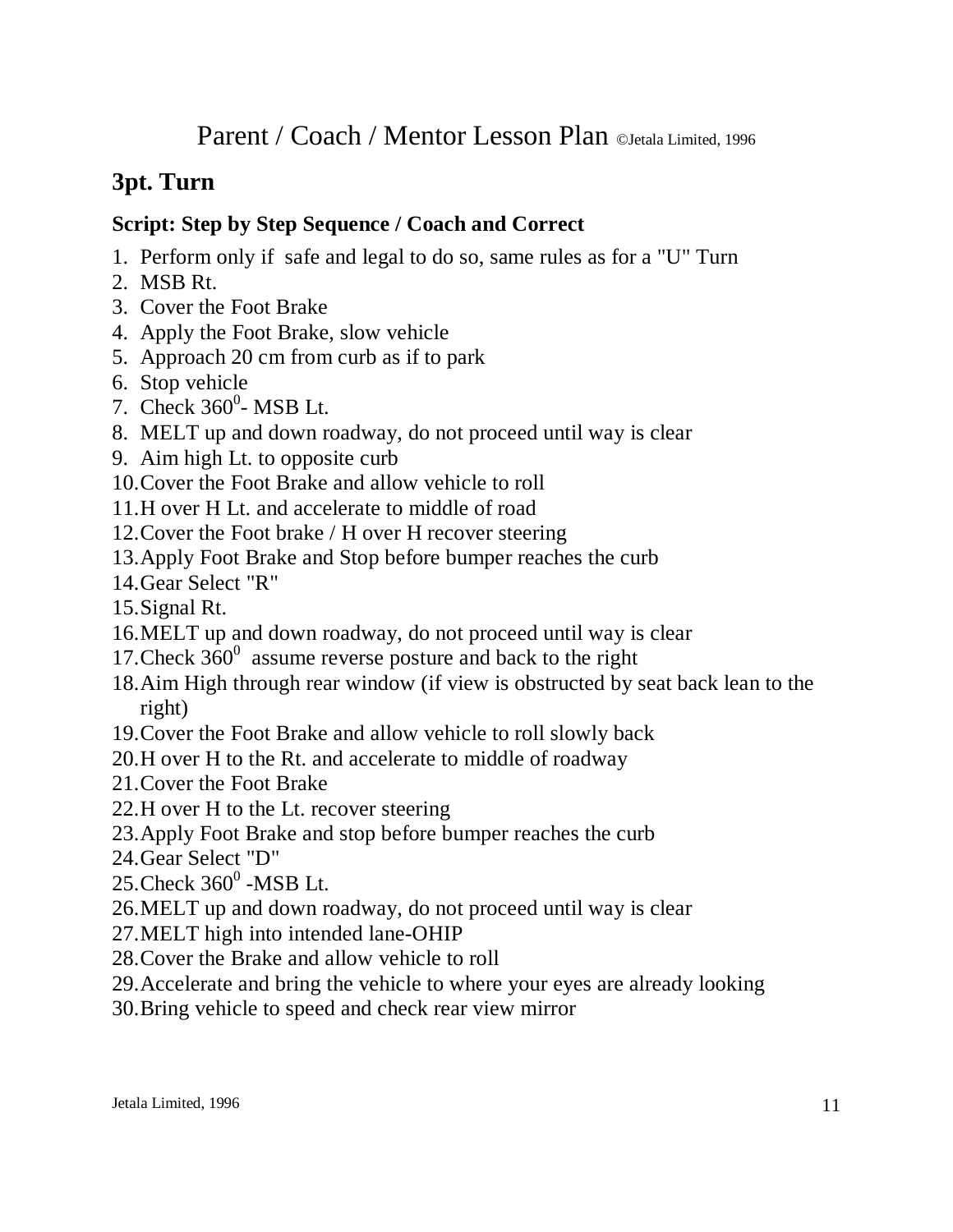# **Parking uphill with a curb**

- 1. MELT- safe and legal
- 2. MSB Rt.
- 3. Cover the Foot Brake / choose position Rt.
- 4. Apply the Foot Brake / bring vehicle within 20cm of Rt. curb
- 5. Stop vehicle
- 6. Check  $360^0$  MSB Lt.
- 7. Cover the Foot Brake, accelerate enough to move vehicle forward approx. 50 cm while steering H over H quickly Lt.
- 8. Cover the Foot Brake / Apply the Foot Brake
- 9. Gear Select "R"
- 10. Check  $360^0$
- 11.Look over Rt. Shoulder
- 12.Ease up on Foot Brake and allow vehicle to roll back touching front Rt. tire to curb
- 13.Apply Parking Brake
- 14.Gear Select Park
- 15.Shut Down etc. as required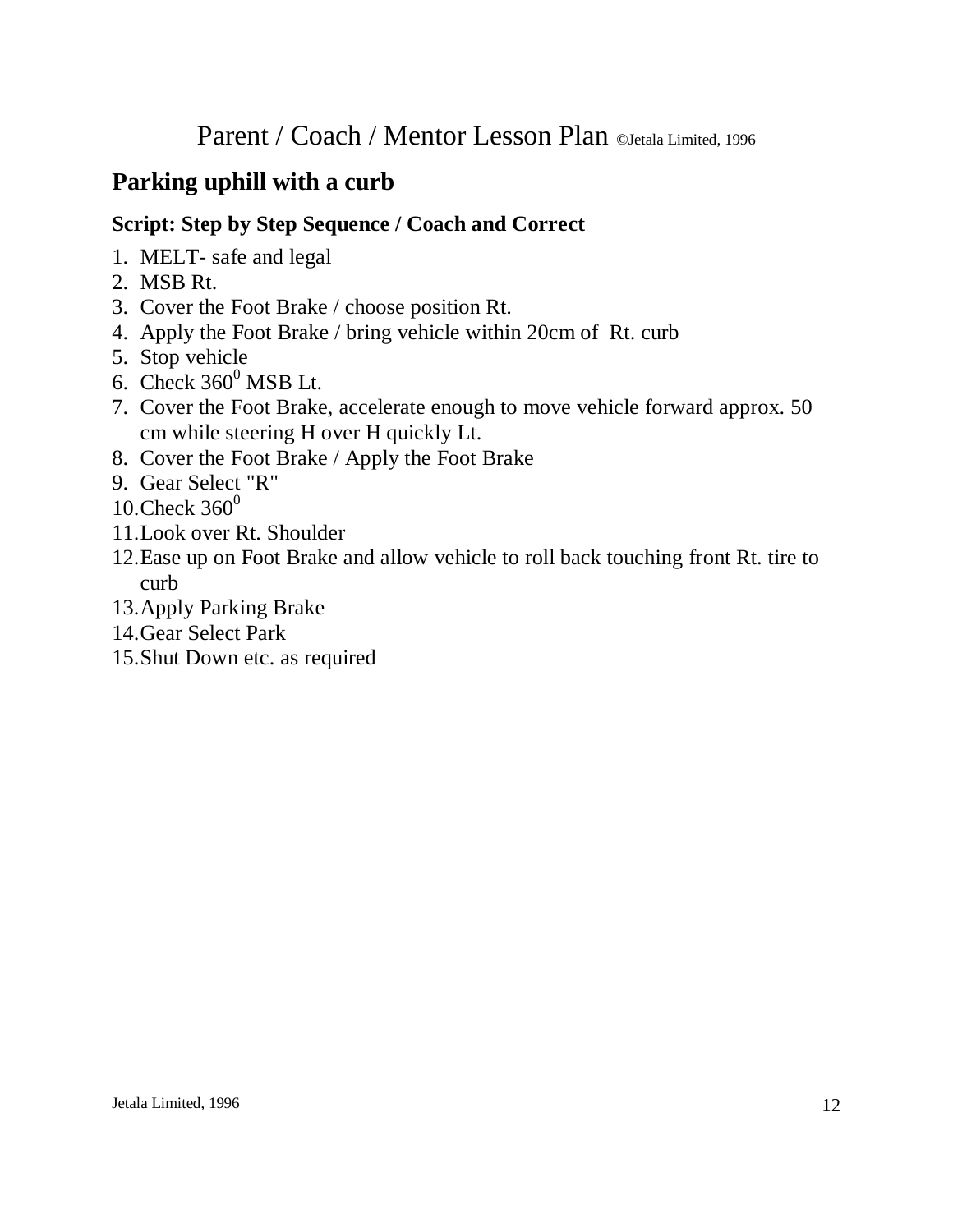# **Parking down hill with a curb, proper distance from curb and too close to curb.**

- 1. MELT- safe and legal
- 2. MSB Rt.
- 3. Cover the Foot Brake / choose position Rt.
- 4. Apply the Foot Brake / bring vehicle within 20 cm of Rt. curb
- 5. Stop vehicle
- 6. Check  $360^{\circ}$  MSB Lt. Ease up on the Foot Brake, allow vehicle to roll very slowly a few cm.
- 7. Immediately, H over H quickly Rt. (min. 1 full turn).
- 8. (Only If student is positioned too close to curb, roll enough to move vehicle forward approx. 30 cm while steering H over H -1/2 turn quickly Lt. and then , H over H quickly Rt. (min. 1 full turn))
- 9. Apply the Foot Brake resting front right tire on curb (beware some examiners do not want the tire to rest on curb- check with your exam center)
- 10.Apply Parking Brake
- 11.Gear Select Park
- 12.Shut Down etc. as required
- 13.NOTE: When leaving this position you must back up before pulling into traffic so as not to mount the curb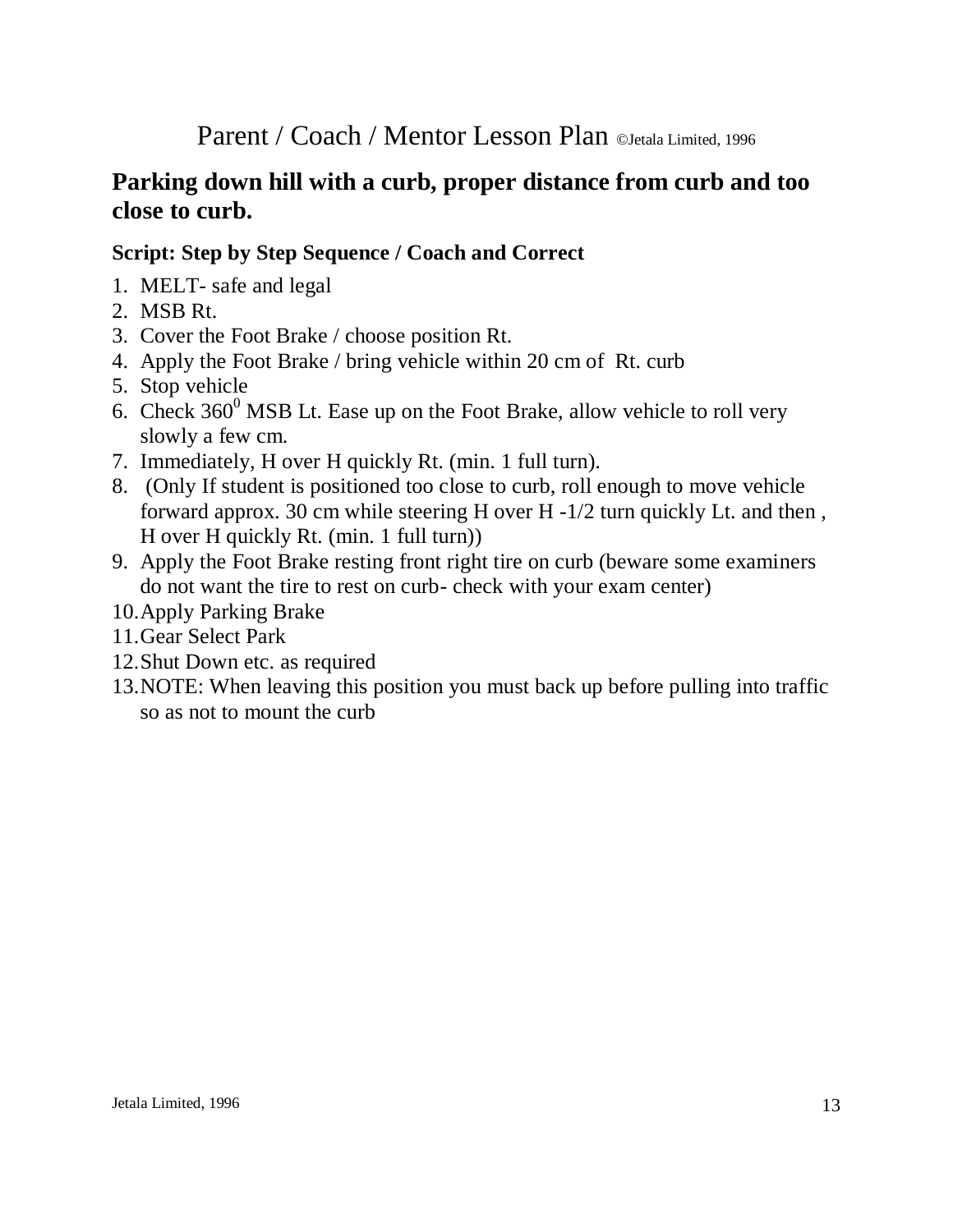# **Parking uphill / downhill without a curb**

- 1. MELT- safe and legal
- 2. MSB Rt.
- 3. Cover the Foot Brake / choose position Rt.
- 4. Apply the Foot Brake / bring vehicle within 20cm of Rt. edge of road
- 5. Stop vehicle
- 6. Check  $360^0$  MSB Lt.
- 7. While moving forward, H over H quickly Rt.
- 8. Apply the Foot Brake
- 9. Stop Vehicle
- 10.Apply Parking Brake
- 11.Gear Select Park
- 12.Shut Down etc. as required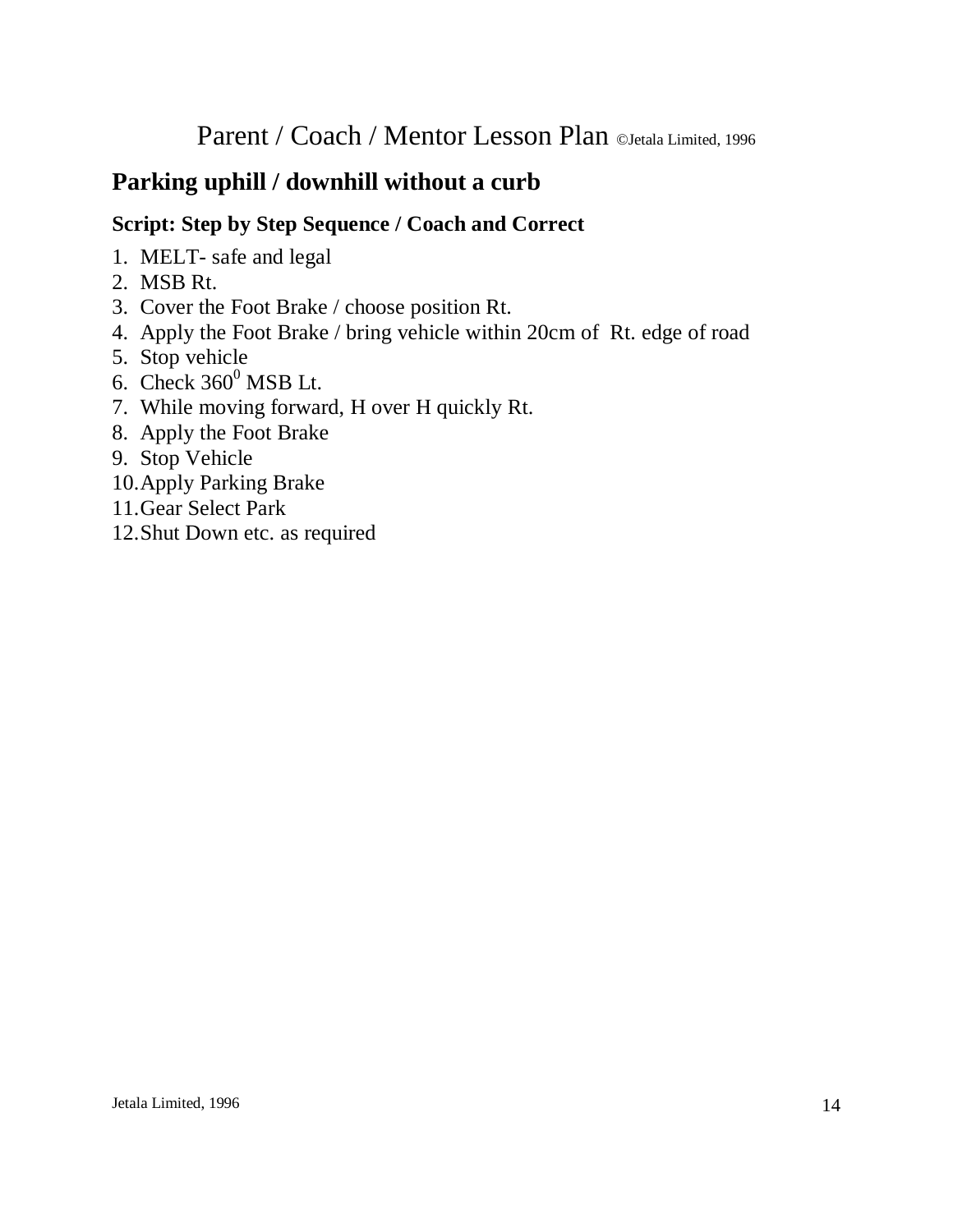# **Parallel Park as per 45<sup>0</sup> method i.e. Official Driver's Handbook**

- 1. MELT- safe and legal
- 2. MSB Rt.
- 3. Cover the Foot Brake / choose position Rt. , behind vehicle already parked (reference vehicle or RV)
- 4. Apply the Foot Brake / align your vehicle with RV by matching rear bumpers / steering wheels
- 5. Stop vehicle
- 6. Gear Select "R"
- 7. Check  $360^0$  MSB Rt.
- 8. Assume Reverse posture, both hands on steering wheel, looking over Rt. shoulder
- 9. Ease up on the Foot Brake, while steering H over H Rt., roll slowly back
- 10. As you approach a  $45^{\circ}$  angle to the curb, recover steering H over H Lt. to straighten the steering wheel, continue backing very slowly
- 11.When your vehicle front bumper clears bumper of the RV, steer H over H to the Lt.
- 12.Apply the Foot Brake / Stop when parallel to curb
- 13.Straighten steering wheel while moving the vehicle forward and back to center the vehicle in the space / DO NOT DRY STEER
- 14.Stop vehicle
- 15.Apply Parking Brake
- 16.Gear Select Park
- 17.Shut Down etc. as required
- 18.NOTE: if on a hill angle wheels as per hill parking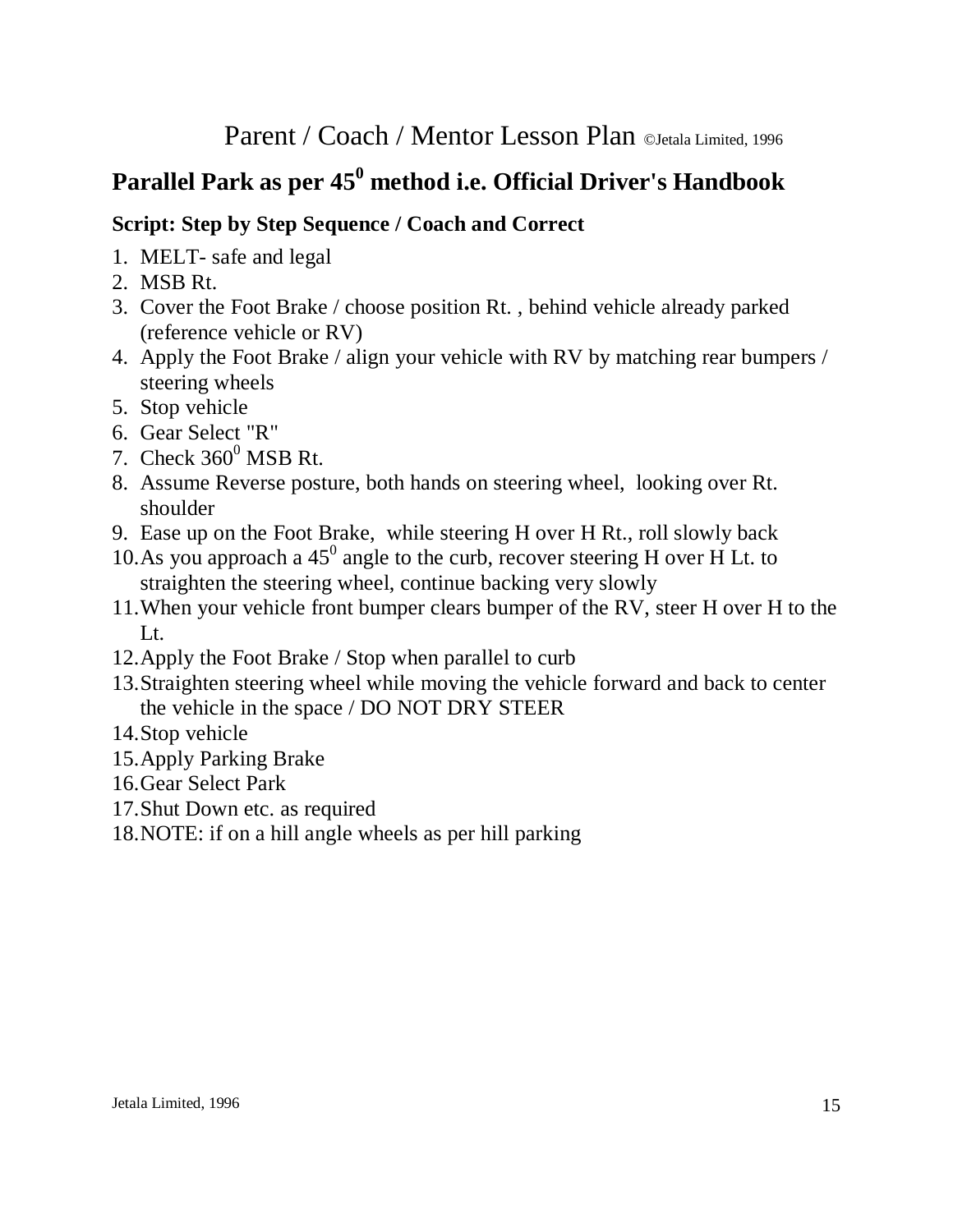# **Parallel Park alternate method steering full lock (all the way)**

- 1. MELT- safe and legal
- 2. MSB Rt.
- 3. Cover the Foot Brake / choose position Rt. , behind vehicle already parked (reference vehicle or RV)
- 4. Apply the Foot Brake / align your vehicle with RV by matching rear bumpers / steering wheels
- 5. Stop vehicle
- 6. Gear Select "R"
- 7. Check  $360^0$  MSB Rt.
- 8. Assume Reverse posture, both hands on steering wheel, looking over Rt. shoulder
- 9. Ease up on the Foot Brake, while steering H over H Rt. all the way, roll slowly back
- 10.As you approach a position where your Rt. front door is next to the Lt. rear 1/4 panel or fender of the RV (between the rear bumper and the door of the RV), recover steering H over H Lt. to straighten the steering wheel, continue backing very slowly
- 11.When your vehicle front bumper clears bumper of the RV, steer H over H to the Lt. All the way
- 12.Apply the Foot Brake / Stop when parallel to curb
- 13.Straighten steering wheel while moving the vehicle forward and back to center the vehicle in the space / DO NOT DRY STEER
- 14.Stop vehicle
- 15.Apply Parking Brake
- 16.Gear Select Park
- 17.Shut Down etc. as required
- 18.NOTE: if on a hill angle wheels as per hill parking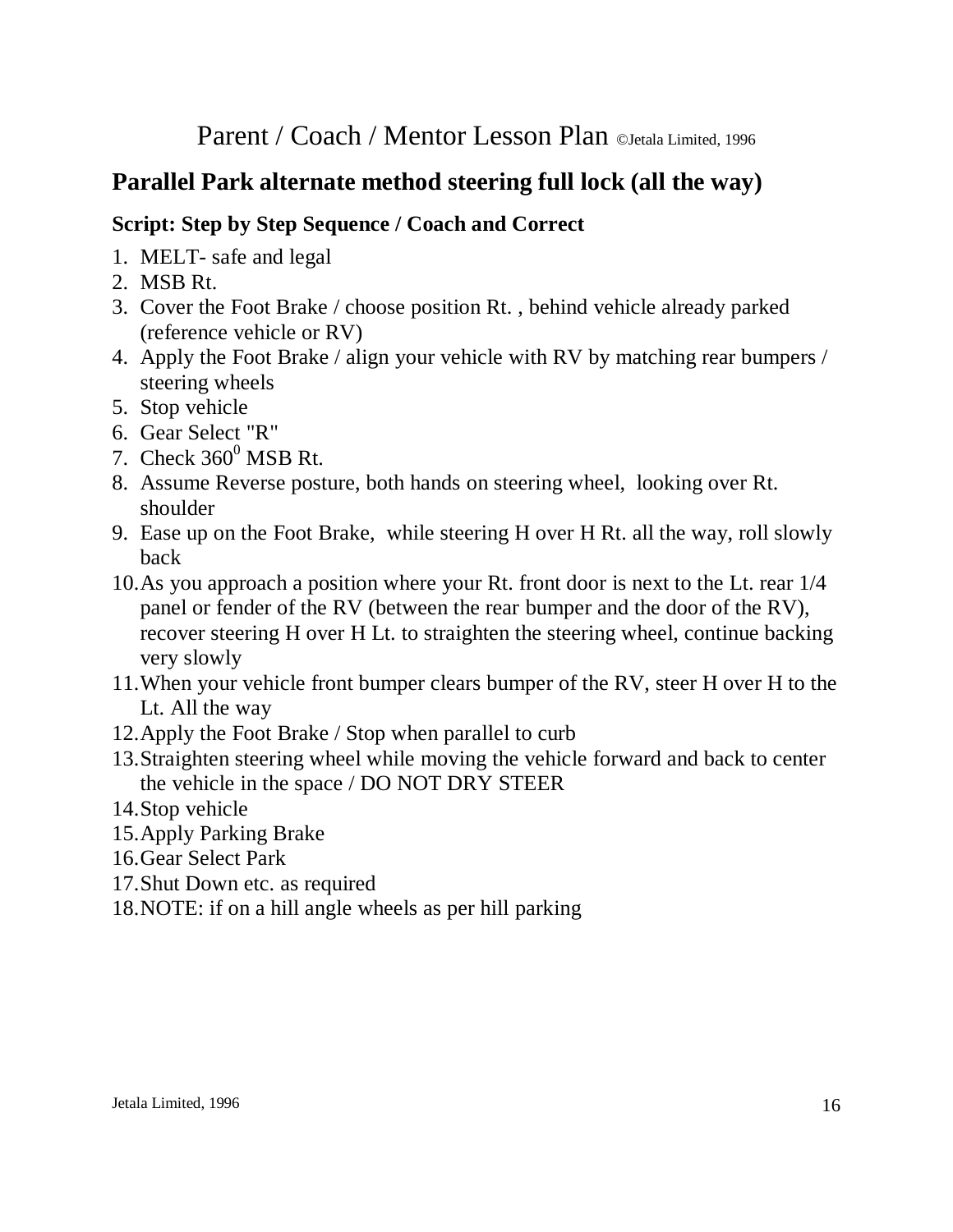# **90<sup>0</sup> Parking backing in**

- 1. MELT and locate vacant parking space (VPS) / no obstructions blocking space i.e. abandoned shopping carts etc.
- 2. MSB Rt.
- 3. Count 2 spaces ahead and beyond the VPS
- 4. Stop vehicle 2 meters from the vehicle in space 2 and aligned such that you are looking up its far corner and side
- 5. Gear Select "R"
- 6. Assume reverse posture- both hands on steering wheel
- 7. Check  $360^\circ$
- 8. Looking over Rt. shoulder and aiming high out rear window
- 9. Cover the Foot Brake and roll slowly back at walking pace / H over H Rt.
- 10.Recover steering H over H Lt. until vehicle is parallel to adjacent vehicles and centered in VPS
- 11.Stop vehicle
- 12.Apply Parking Brake
- 13.Gear Select Park
- 14.Shut Down etc. as required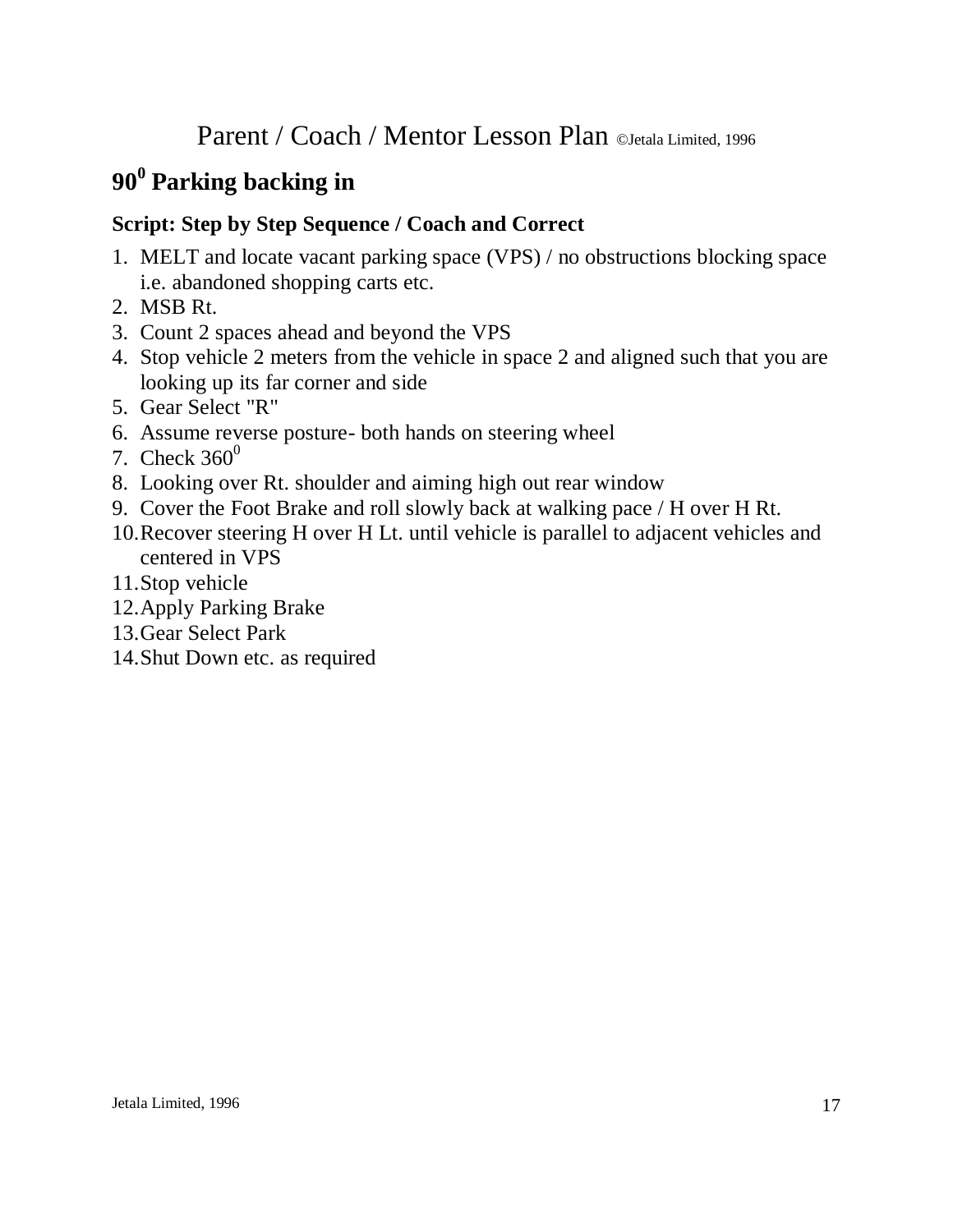# **Freeway Entrance Ramp and Merge LT.**

- 1. MELT- identify Speed warning / maintain a 3-4 second gap with vehicle ahead at all times
- 2. Speed such that no push or pull on ramp curve / DO NOT STARE AT INSTRUMENT PANEL OR STEERING WHEEL
- 3. Scan vehicles already on the Freeway to estimate speed
- 4. At base of ramp / acceleration lane, Signal Lt. / maintain a 3-4 second gap with vehicle ahead
- 5. Check rear view mirror for tailgater who may try to pass you
- 6. Begin to accelerate to speed of traffic in inside Freeway live lane (lane #1)
- 7. MSB Lt. for gap
- 8. MELT- aim high in ctre. of lane #1
- 9. 50% to 75% down the acceleration lane merge smoothly left by bringing the vehicle to where your eyes are already looking / DO NOT STARE AT INSTRUMENT PANEL OR STEERING WHEEL
- 10.Bring vehicle to speed / cancel signal
- 11.Check rear view mirror / maintain 3-4 second gap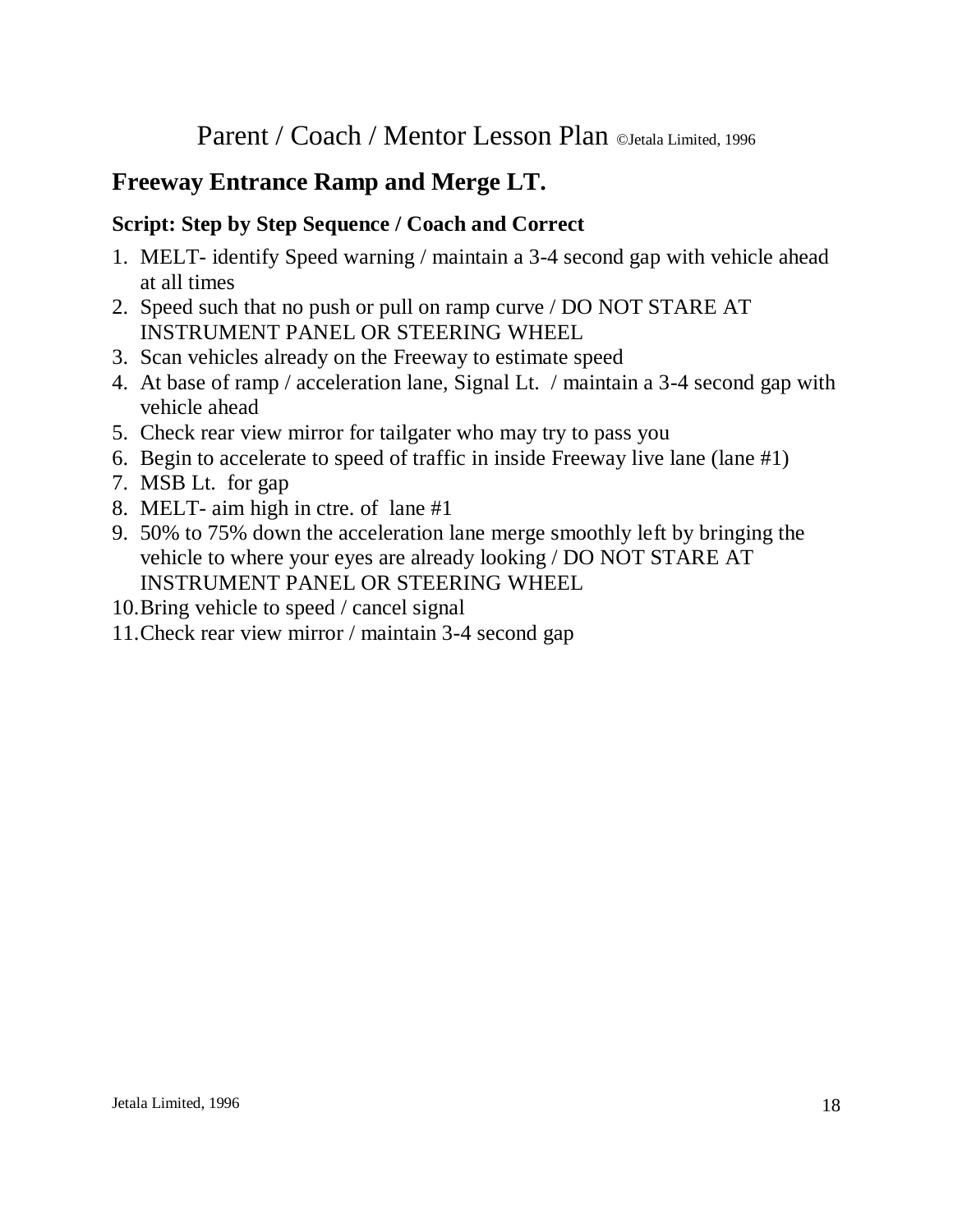# **Freeway Exit**

- 1. MELT- identify exit location / maintain a 3-4 second gap with vehicle ahead at all times
- 2. Lane change to #1 lane if required
- 3. MSB Rt.- Signal must activate 3-5 seconds before deceleration lane opens up / DO NOT SLOW DOWN IN A LIVE LANE
- 4. MELT- aim high in ctre. of deceleration lane
- 5. Lane Change smoothly Rt. by bringing the vehicle to where your eyes are already looking / DO NOT STARE AT INSTRUMENT PANEL OR STEERING WHEEL
- 6. Cancel signal within 5 seconds of entering deceleration lane
- 7. MELT- aim high and identify warning speed sign
- 8. Cover the Foot Brake
- 9. Apply the Foot Brake, slow vehicle
- 10.Speed such that no push or pull on ramp curve / DO NOT STARE AT INSTRUMENT PANEL OR STEERING WHEEL
- 11.Check rear view mirror / maintain 3-4 second gap with vehicle ahead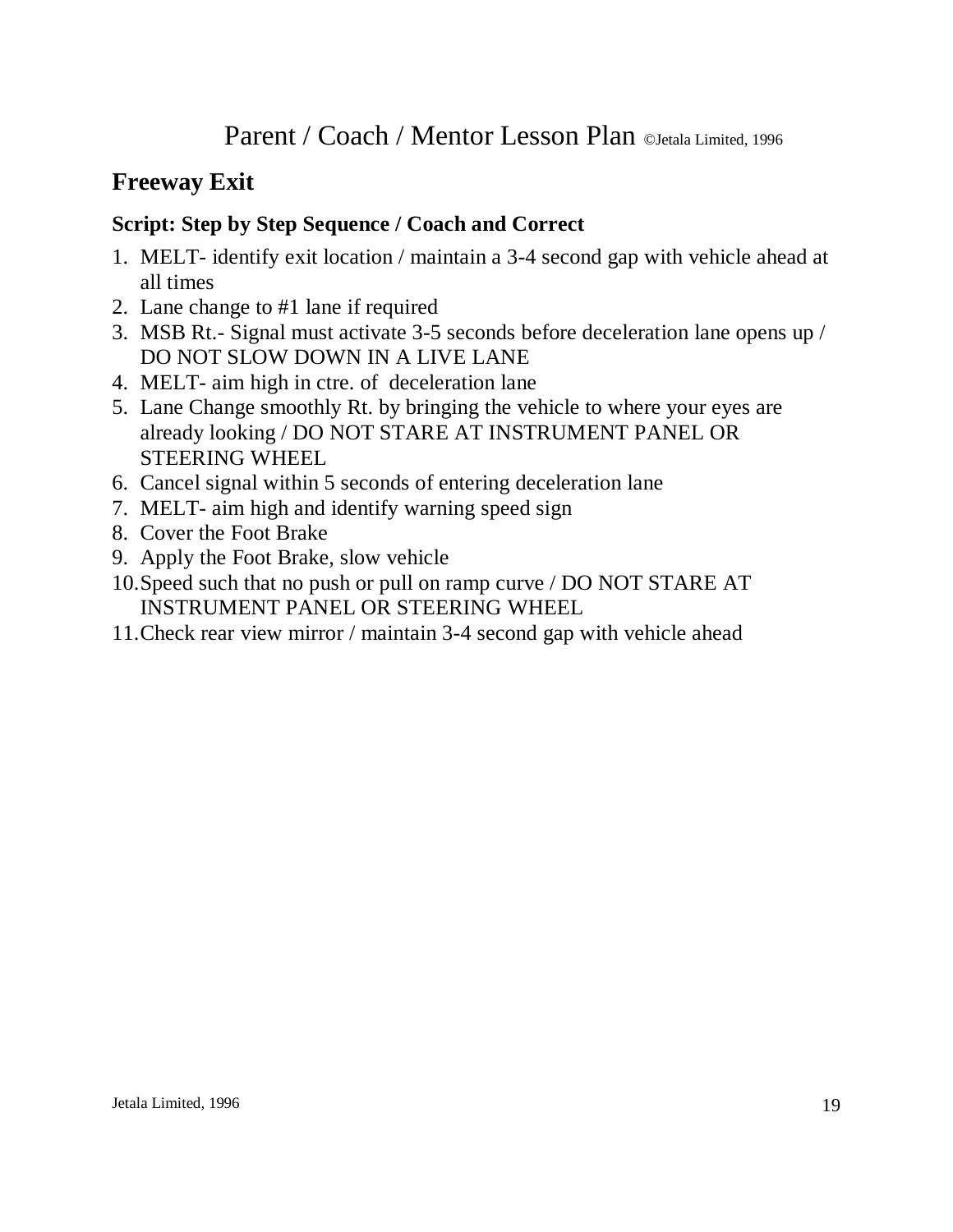# **Road Side Stop G<sup>2</sup> Exit Test only**

#### **To be done if vehicle breaks down or is approached by an Emergency Vehicle from any direction**

- 1. Identify need to pull to the right and stop
- 2. MSB Rt. (perhaps Lt. on 1 way street)
- 3. Release gas gently and Cover the brake
- 4. Apply brake gently while picking a legal and safe stopping location
- 5. Stop vehicle 30cm from curb
- 6. Turn on 4 way flashers (hazard lights)
- 7. If vehicle is disabled, shift to Park and apply Parking Brake
- 8. If only for Emergency Vehicle, wait until it passes
- 9. MSB Lt. (perhaps Rt. on 1 way street)
- 10.MELT into driving lane
- 11.Re enter traffic flow
- 12.Check Rear View Mirror
- 13.Make sure Signal Cancelled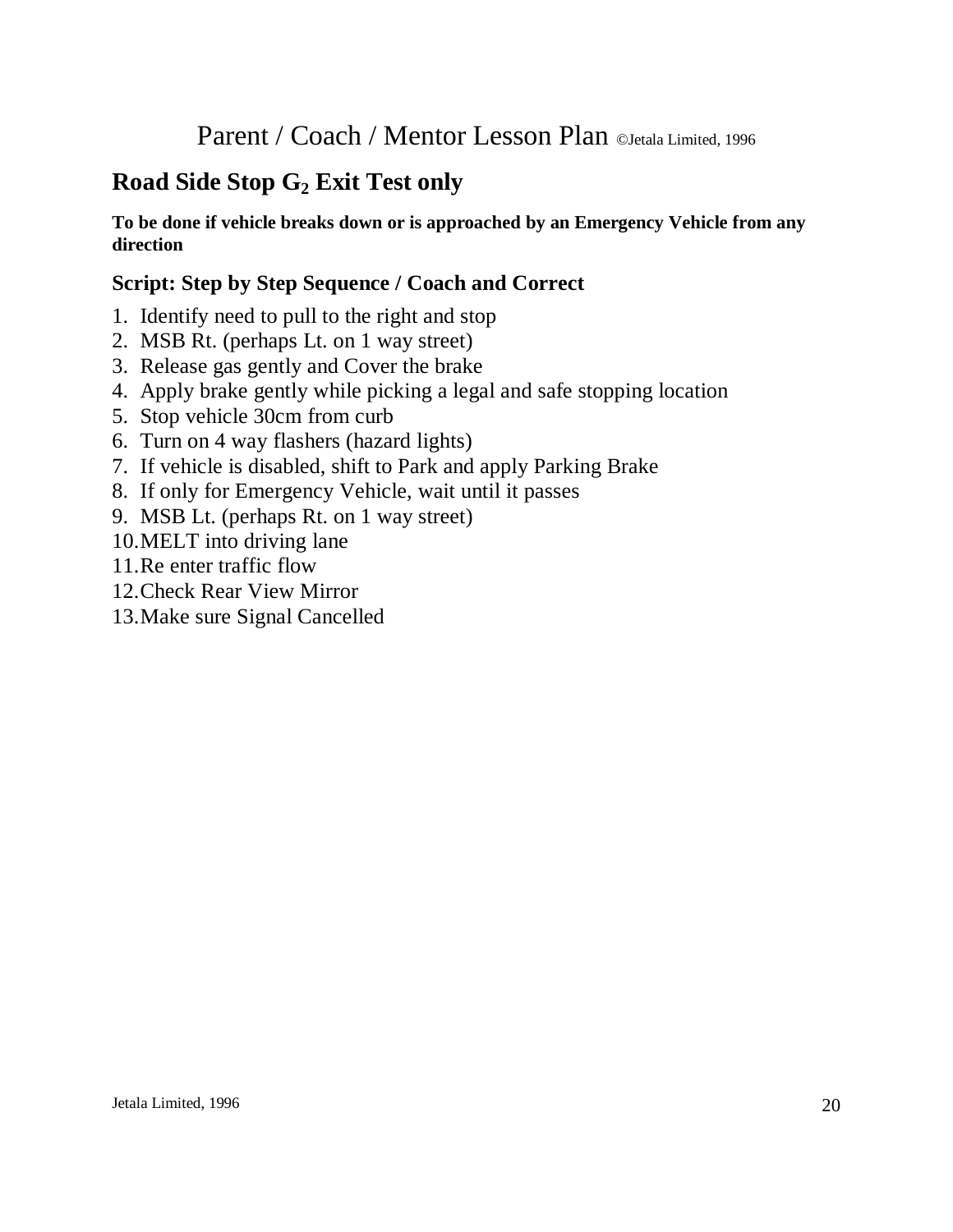# **Glossary of Terms**

**ARP: Assume Reverse Posture**

**This refers to looking backward over the shoulder(s) out the rear window. Both hands on the wheel if backing to the left or right. Left hand at 12 o'clock and right hand on passenger seat if backing in a straight line.**

**Bring vehicle to speed: This refers to acceleration such that it matches the speed of traffic without exceeding the maximum posted limit.**

**Chk. Mirror #1: This refers to a glance in the inside rear view mirror.**

**Chk. Mirror #2: This refers to a glance in the driver's side door mirror.**

**Chk. Mirror #3: This refers to a glance in the passenger's side door mirror.**

**Check 360<sup>0</sup> : This refers to a complete visual check in all directions.**

**Dry Steer: This refers to moving the steering wheel when the front tires are stationary. This is very hard on the front suspension and steering components.**

**Cover the (Foot) Brake: This refers to moving the foot over the brake without actually applying it.**

**Ease up on (Foot) Brake: This refers to releasing pressure on the brake slightly but not fully.**

**Glance: This refers to a very brief eye fixation, looking for between 0.3 to 2 seconds.**

Jetala Limited, 1996 21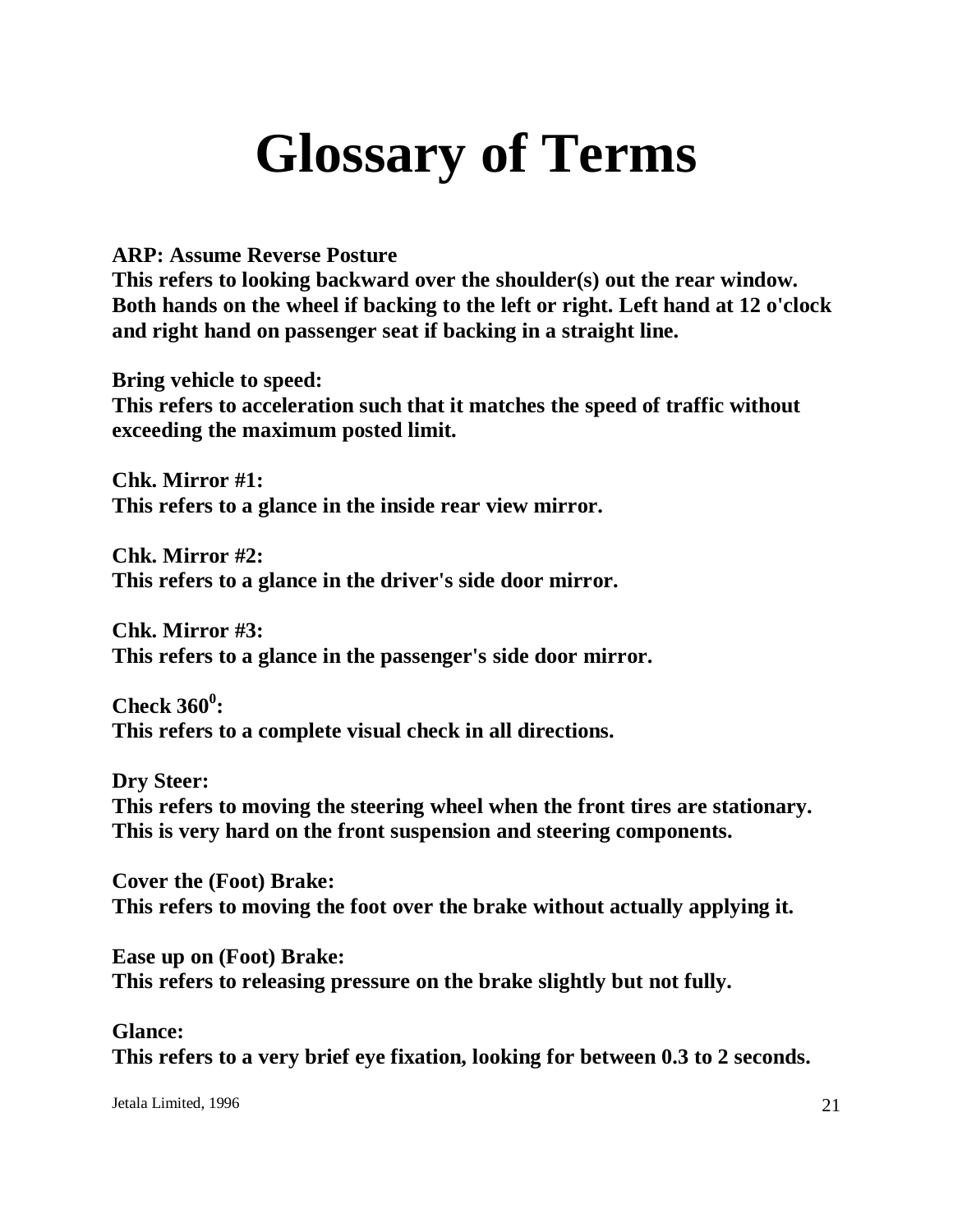**GVH: Ground Viewing Habit This refers to occasional glances at the turned / rolling tires of other vehicle, as well as the feet of pedestrians.**

**H over H: Hand Over Hand This refers to the proper hand movements when moving the steering wheel left or right more than a 1/2 turn.**

**LYHEAL: (see also OHIP and MELT) Let Your Hands take you to where your Eyes are Already Looking**

**Live Lane: This refers to a vehicle lane open to flowing traffic. On a Freeway, lane #1 is the inside right lane into which merges are usually made.**

**MELT: Minimum Eye Lead Time This refers to occasional glances 12-15 seconds or more ahead at the intended path of travel.**

**MSB: Mirror Signal Blind spot This refers to a check to the rear and side(s) before any lateral movement. Also sometimes given as: SMOG: Signal Mirror Over the shoulder Go This refers to the same situation as MSB but where there is a need to create a space next to your vehicle to lane change. Putting on the signal first encourages vehicles beside you to cooperate with your lane change (often used by truck drivers). It is also the correct procedure when merging on a Freeway.**

**OHIP: Observe High Intended Path (similar to MELT) This refers to eye placement during a lateral movement like a lane change, entering a live lane from a parked position or while going around a corner. Can be used as a replacement for the expression "Let Your Hands take you to where your Eyes are already Looking"**

**RV: Reference Vehicle This refers to the vehicle in front of a vacant parking spot.**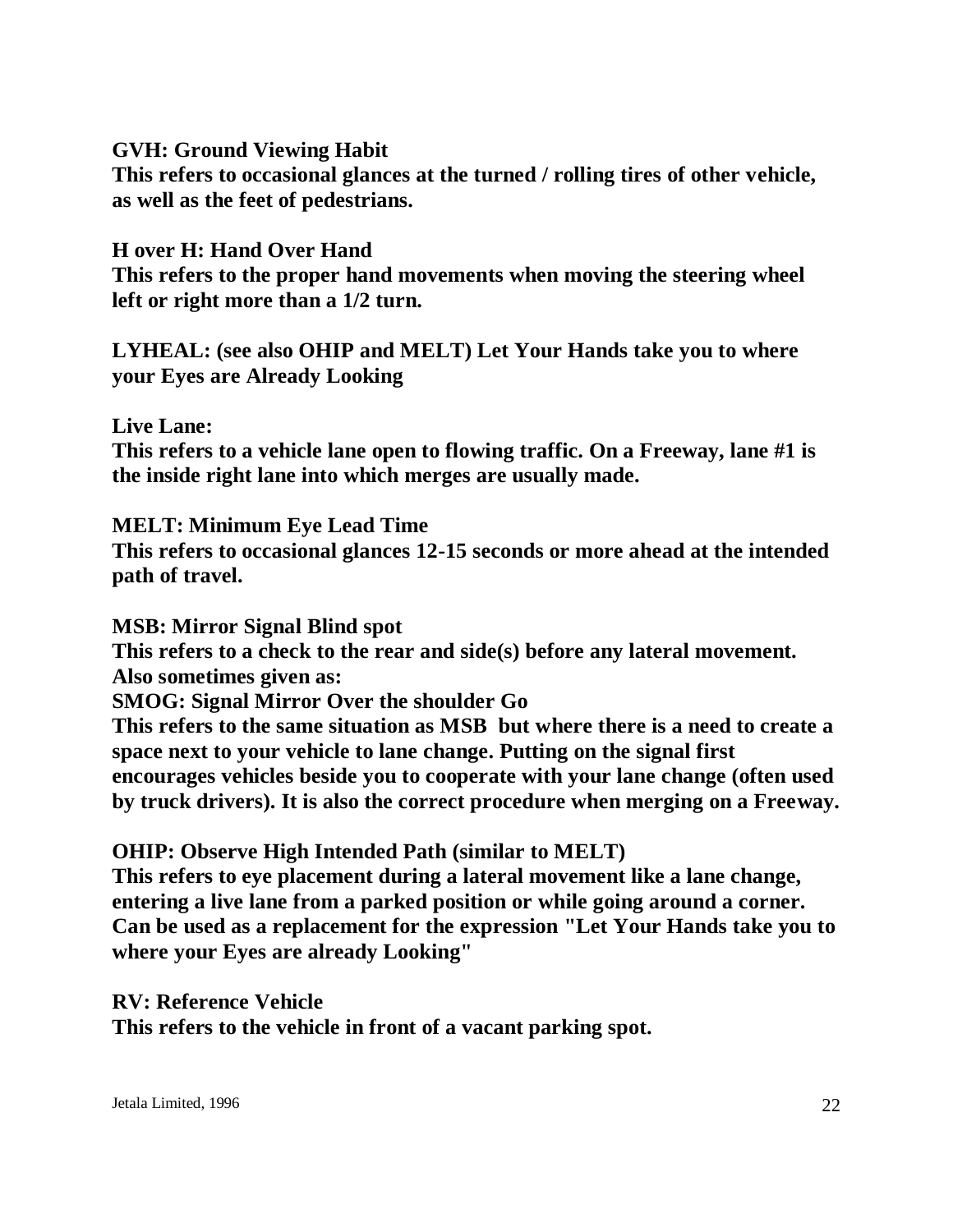**Scan intersection- Lt. / Ctre. / Rt. / Lt. again This refers to a visual check ahead and always done side walk to side walk wide. Shut Down: This refers to a procedure which involves a(n) Application of the Parking Brake Shift to Gear Select Park Turn key counter clockwise and remove Check 360<sup>0</sup> Exit vehicle safely**

**Stare:**

**This refers to an extended eye fixation, looking for more than 2 seconds. Novice drivers commonly fixate for between 3-5 seconds. The Coach's job is to reduce staring (3-5 seconds) to glancing (0.3-2 seconds).**

**Stop Limit Line: This refers to the thick solid white line marking the stopping position at controlled intersections.**

**9 o'clock and 3 o'clock position:**

**This refers to the proper hand position on the steering wheel of an air bag equipped vehicle.**

**VPS: Vacant Parking Spot.**

**Walking Pace: This refers to a slow roll at the normal speed a person would walk.**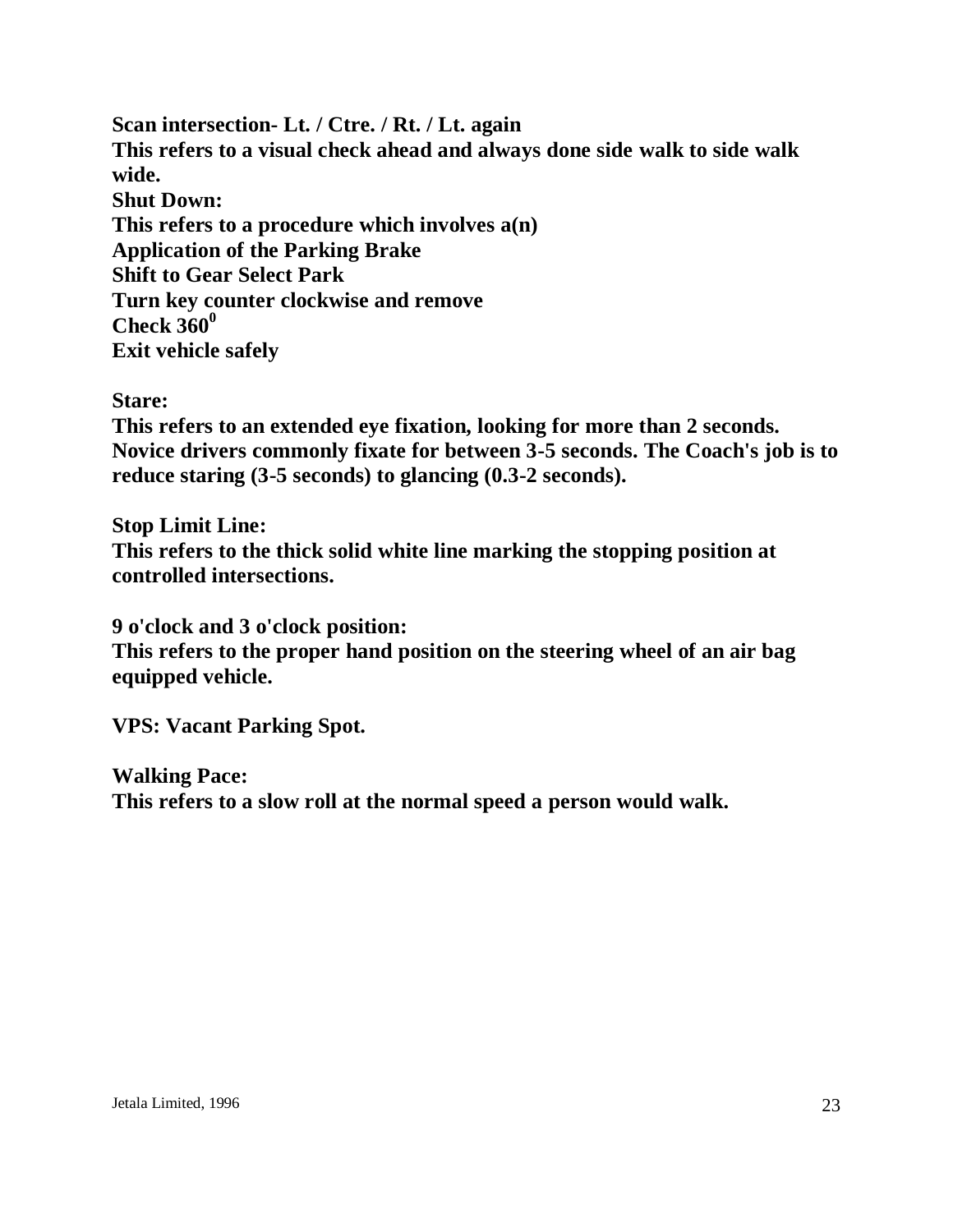| Mentored Driving Reference Page (rev. 05/08) @ W.J. Pollock, Jetala Limited, 1996 |                                                                                                                                                                                                                                                                                                                                                |                                                                                                                                                                                                                                                                                                                                                                                                                                           |                                                                                                                                                                                                                                                                                                                                                                                                         |  |  |  |  |
|-----------------------------------------------------------------------------------|------------------------------------------------------------------------------------------------------------------------------------------------------------------------------------------------------------------------------------------------------------------------------------------------------------------------------------------------|-------------------------------------------------------------------------------------------------------------------------------------------------------------------------------------------------------------------------------------------------------------------------------------------------------------------------------------------------------------------------------------------------------------------------------------------|---------------------------------------------------------------------------------------------------------------------------------------------------------------------------------------------------------------------------------------------------------------------------------------------------------------------------------------------------------------------------------------------------------|--|--|--|--|
| Rule #                                                                            | a                                                                                                                                                                                                                                                                                                                                              | b                                                                                                                                                                                                                                                                                                                                                                                                                                         | $\mathbf C$                                                                                                                                                                                                                                                                                                                                                                                             |  |  |  |  |
| 1<br>Aim<br>High                                                                  | Glance min. 12s-15s ahead<br>$\bullet$<br>at center of intended path.<br>15s-20s minimum for<br>instructor<br>Track within lane<br>$\bullet$<br>boundaries.<br>In emergencies look high to<br>$\bullet$<br>where you want the vehicle<br>to go, not at obstacle in<br>your path.                                                               | Aim high around curves and turns.<br>$\bullet$<br>Brake before entering a turn.<br>$\bullet$<br>Accelerate no sooner than the mid-<br>$\bullet$<br>point of a turn.<br>Track in middle of lane.<br>$\bullet$<br>Never begin to move into a turn<br>$\bullet$<br>until you are already looking in<br>that direction.                                                                                                                       | At night glance ahead of head<br>$\bullet$<br>light spray.<br>Slow down to maximum of<br>$\bullet$<br>60 km/hr. on unlit roads at<br>night.<br>On turns and curves at night<br>$\bullet$<br>use extra caution. Aim high to<br>see rear lights of other<br>vehicles beyond headlight<br>spray.                                                                                                           |  |  |  |  |
| $\overline{c}$<br>See the<br>Total<br>Picture                                     | Be aware of potential<br>$\bullet$<br>problems $360^{\circ}$ around<br>vehicle.<br>'Actively watch' i.e. don't<br>$\bullet$<br>become distracted by items<br>unimportant to driving<br>activity.<br>Cover the brake in all<br>$\bullet$<br>doubtful situations (esp. at<br>intersections approaching<br>amber light. Show red to the<br>rear). | 'Actively watch' i.e. Glance left,<br>$\bullet$<br>center and right (esp. at all<br>intersections and side entrances).<br>Check left again before<br>proceeding.<br>Also while stopped at red light<br>$\bullet$<br>check left, center, right and left<br>before entering intersection when<br>light changes to green.<br>Cover the brake after reaching the<br>$\bullet$<br>Point of No Return (P.N.R.) red to<br>the rear if tailgated. | 'Actively watch' i.e. Ground<br>$\bullet$<br>Viewing Habit (G.V.H.) by<br>glancing at ground for angled<br>front wheels of other vehicles<br>to judge approach speed and<br>anticipate vehicles about to<br>enter your path at intersections<br>and private drives as well as<br>parked positions.<br>Also G.V.H. at the feet of<br>$\bullet$<br>pedestrians, under parked cars<br>for feet and wheels. |  |  |  |  |
| 3<br>Keep<br>Eyes<br>Moving                                                       | Move eyes frequently<br>$\bullet$<br>$(0.33s)$ to 2s) to prevent a<br>'blank stare'.<br>Divide attention among<br>$\bullet$<br>most likely sources of<br>collision.                                                                                                                                                                            | Check rear view mirrors every 5 to<br>$\bullet$<br>10 sec. and after completing any<br>maneuver.<br>None should ever pass or follow<br>$\bullet$<br>you unnoticed.                                                                                                                                                                                                                                                                        | Drive in lane of least<br>$\bullet$<br>resistance.<br>Respond to hazards well in<br>$\bullet$<br>advance by communicating<br>(see 5a), altering speed or<br>position.                                                                                                                                                                                                                                   |  |  |  |  |
| 4<br>Leave<br>Space                                                               | Leave at least 2-3 sec.<br>$\bullet$<br>behind vehicle ahead. Add<br>extra seconds when pulling<br>a trailer or when view ahead<br>is blocked.<br>Stop in traffic such that the<br>$\bullet$<br>rear tires of vehicle ahead<br>are visible (minimum of 1<br>car length).                                                                       | Ride alone, not in a pack (2 or<br>$\bullet$<br>more other vehicles blocking either<br>your view or space cushion. A<br>minimum of 3 vehicles, including<br>yourself, makes a pack).<br>Lane changes should be made<br>while moving, never from a<br>stopped position.                                                                                                                                                                    | Do not travel for extended<br>$\bullet$<br>periods in another vehicle's<br>blind spot. Do not allow others<br>to linger in your blind spot.<br>Do not move into a space next<br>$\bullet$<br>to (adjacent) another vehicle.<br>Pass only 1 vehicle at a time.<br>Stay away from sides of large<br>trucks while they are turning                                                                         |  |  |  |  |
| 5<br>Commun<br>icate                                                              | Tap horn etc. as a friendly<br>$\bullet$<br>warning to establish eye to<br>eye contact with potential<br>conflicts, including<br>pedestrians.<br>Use Ground Viewing Habit<br>$\bullet$<br>(see 2c) to confirm<br>appropriate response by<br>others.                                                                                            | Use lights and signals (including 4-<br>$\bullet$<br>way flashers) where appropriate.<br>Signal before braking.<br>$\bullet$<br>Cancel signal when maneuver is<br>$\bullet$<br>complete.<br>Slow slightly to encourage<br>$\bullet$<br>tailgaters to pass.<br>Be predictable, obey right of way<br>rules                                                                                                                                  | Check mirrors before braking.<br>$\bullet$<br>In an emergency, pass the<br>$\bullet$<br>message back gently to<br>tailgaters with the brake lights.<br>Your 12-15 sec. of eye lead-<br>time allows you to brake more<br>gently in emergencies. 15-20<br>sec. for instructors. (see 1a).                                                                                                                 |  |  |  |  |

# **Coach / Novice Driver**